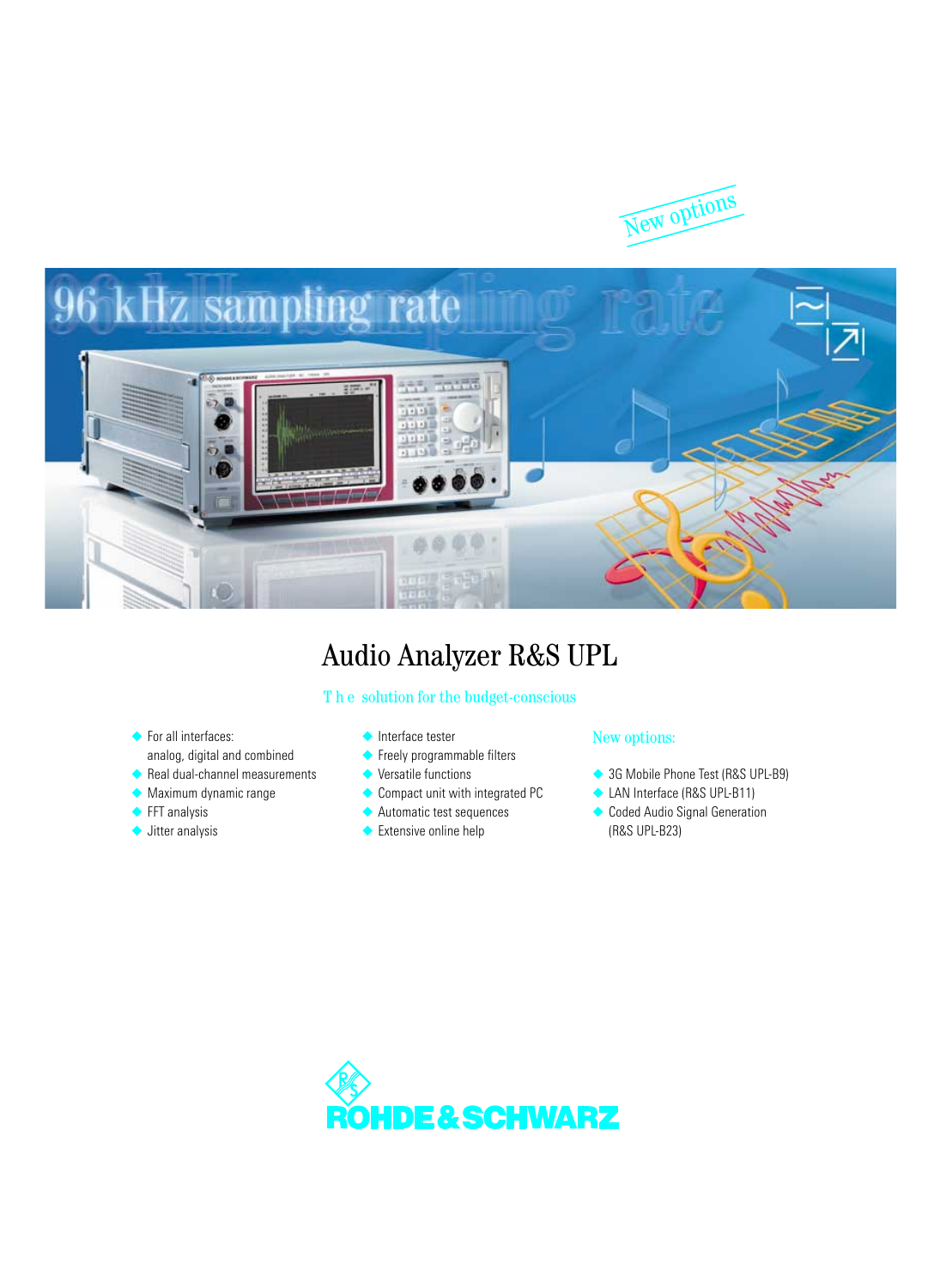# Audio analysis today and tomorrow

### Analog and digital

Audio signal processing without digital technology is no longer conceivable. Yet, analog technology is still present and constantly being improved. State-of-theart measuring instruments must therefore be able to handle both analog and digital signal processing.

The Audio Analyzer R&S UPL performs virtually every type of analog measurement: frequency response measurements; externally controlled sweeps with reference traces; determination of 3rd order difference frequency distortion; or spectral display of demodulated wow and flutter signals. In contrast to many other audio analyzers, the R&S UPL can perform real dual-channel measurements in the audiofrequency range, i.e. there is no need for

switchover between two inputs and this type of measurement is not limited to a few special cases.

The generator is equally versatile: it supplies any conceivable signal whether sinewave, noise signals, or multi-sinewave signals comprising up to 7400 frequencies.

In addition, the R&S UPL features excellent technical data: analog sinewave generation with harmonics of typ. -120 dB; spectrum displays with a noise floor below −140 dB for analog and −160 dB for digital interfaces; and FFT with a maximum frequency resolution of 0.05 Hz.

The R&S UPL provides signal monitoring via loudspeaker, jitter measurements on digital audio signals, resynchronization of jittered digital audio signals by means of a jitter-free clock signal, and much more.

### Superior analysis concept

The R&S UPL performs all measurements using digital signal processing. Analog signals to be tested undergo elaborate preprocessing before they are digitized and measured by means of digital routines. For example, in THD measurements, the fundamental is attenuated by means of a notch filter and the residual signal amplified by 30 dB before it is digitized. In this way, the dynamic range can be extended beyond that offered by the internal 20-bit converter. This provides sufficient margin for measuring converters of the future, which will be more advanced than those with present-day technology (see graph on the right). This concept ensures performance and flexibility by far superior to instruments providing purely analog or digital measurements.

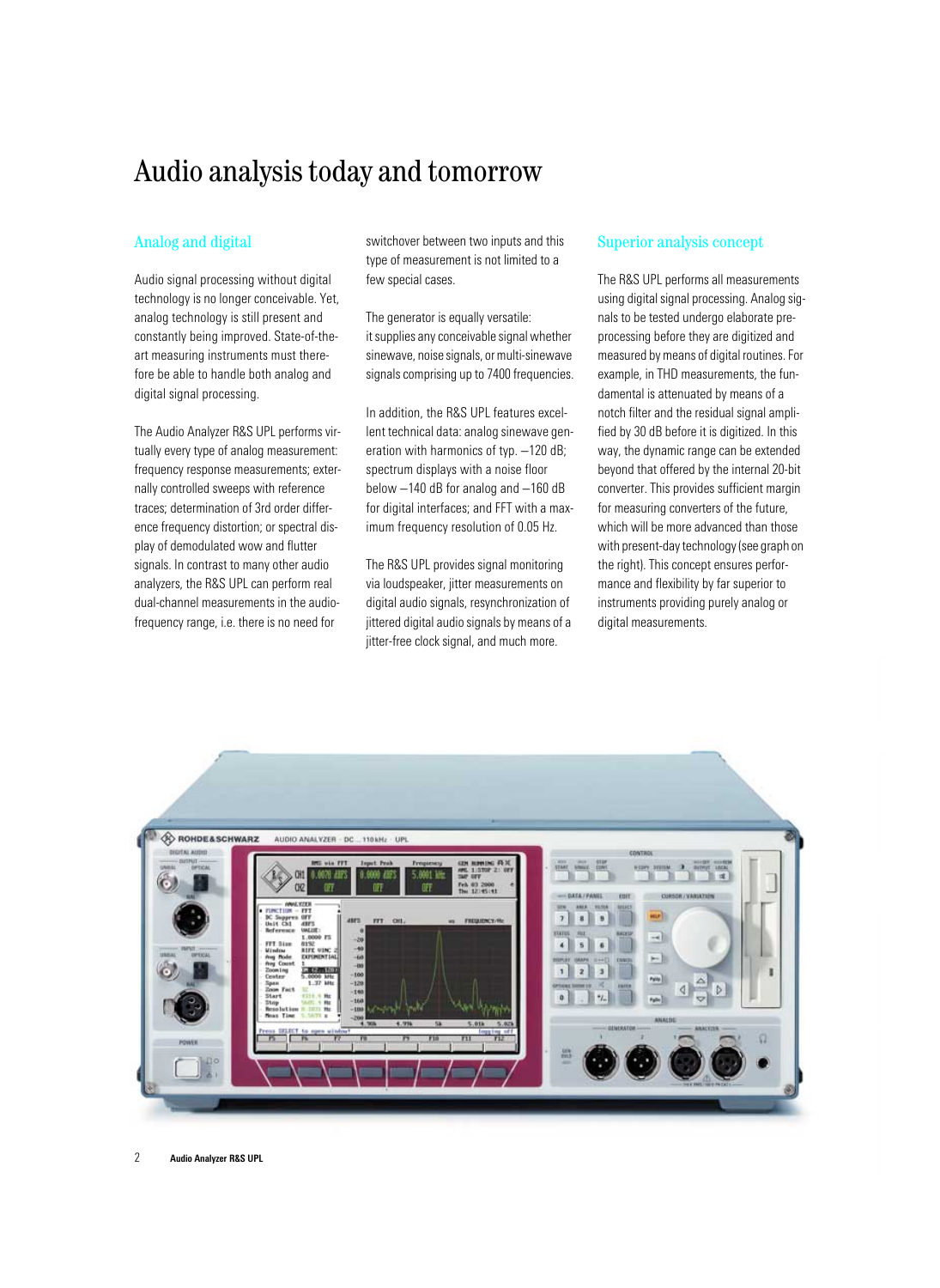It also offers many other advantages over analog technology alone:

- ◆ The test routines for analog and digital interfaces are identical. This allows, for example, the direct comparison of IMD measurements made ahead of and after a converter.
- ◆ In intermodulation measurements, spurious components are measured selectively for all frequencies in accordance with the mathematical formulae of the applicable test standards. This procedure prevents the inclusion of adjacent components in the measurements, which is usually inevitable with analog test methods.



*The intelligent combination of analog and digital measurement techniques paves the way for future applications.*

- ◆ All test functions are available on the analog and the digital interfaces. This makes it possible to perform measurements at any point along a common analog and digital transmission path, the only way to ensure efficient and complete testing.
- The filters are also implemented digitally, yielding a more or less infinite number of them – and this also holds true for measurements on analog interfaces. To loop a new filter into the test path, you merely have to choose the type of filter (e.g. highpass), cutoff frequency and attenuation.
- ◆ Measurement speed is usually higher than with analog techniques since digital test routines can adapt their speed to the input frequency.
- ◆ And last but not least: Operation is the same for the analog and the digital interfaces – a feature that should not be underestimated.

### A future-proof investment

No one can accurately predict the effects that future developments in digital technology will have on the audio world and the resulting test requirements. Yet this is not a problem for the Audio Analyzer R&S UPL. Since all test functions are implemented digitally, the R&S UPL can be adapted to changing requirements by simply loading the necessary software – and this also applies to analog interfaces.

One more benefit: Rohde & Schwarz is the only manufacturer to equip its audio analyzers with 32-bit floating-point signal processors throughout, thus offering plenty of capacity beyond the limits of today's common 24-bit technology.

### A competent partner

The name Rohde & Schwarz stands for excellent quality – thousands of audio analyzers are already in the hands of satisfied customers and have been operating successfully for many years. Following in the footsteps of the exclusively analog R&S UPA and R&S UPD, which still hold the top position in today's audio measurement technology, the Audio Analyzer R&S UPL was developed to complement the product line.

As a competent partner we will be happy to advise you on the optimum use of our instruments. Our representatives are available all over the world, and our customer support center and application engineers in Munich can help you find the right solution to your measurement tasks. In addition, a wealth of suggestions and solutions can be found in our application notes and software.

As part of our emphasis on quality, Rohde & Schwarz instruments are certified in compliance with ISO 9001 and ISO 14001.



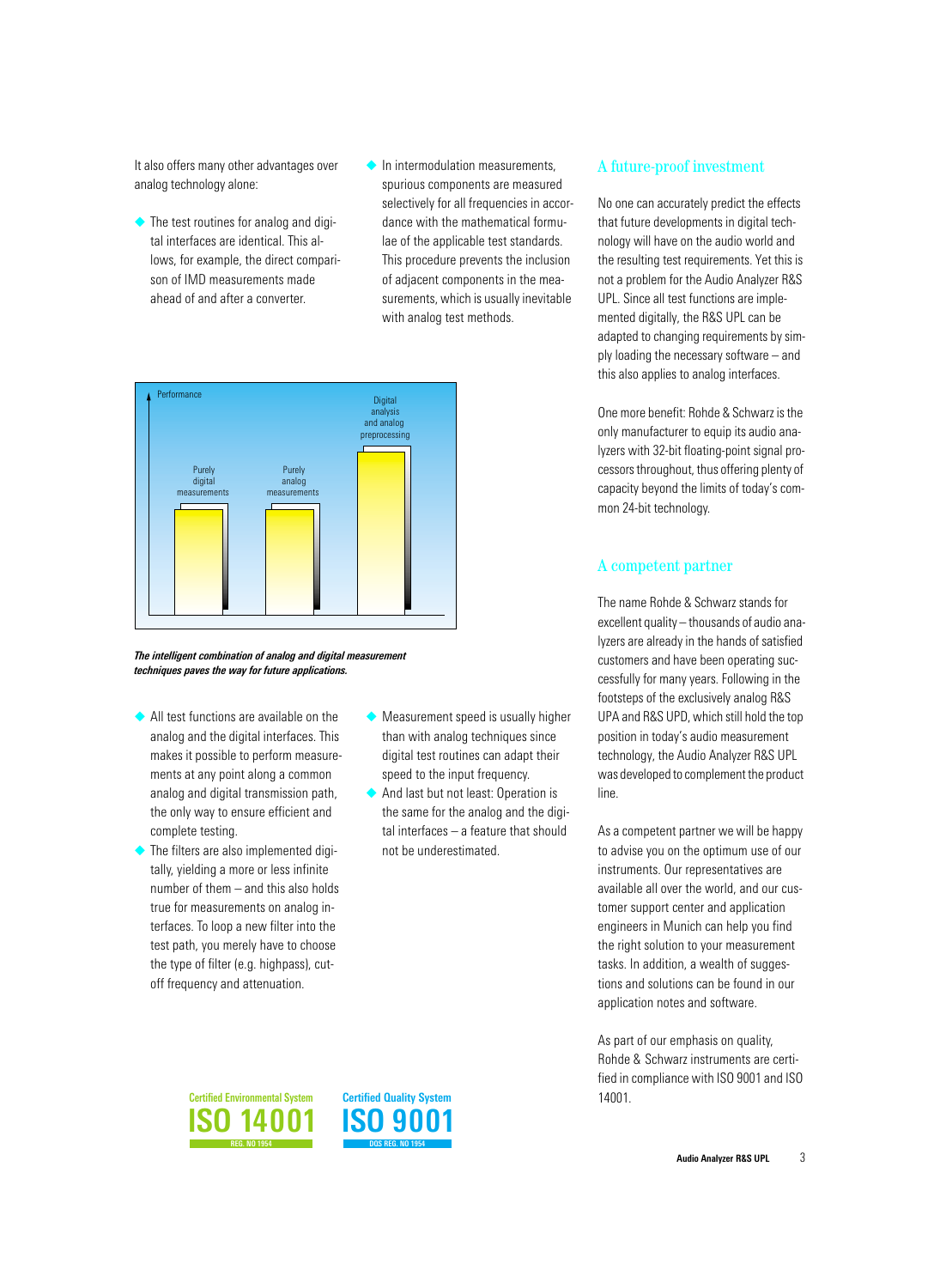

*Fig. 1: Automatic marking of harmonics in THD+N measurements makes nonharmonics visible at a glance.* 



*Fig. 2: THD measurements can include single harmonics, all harmonics or any combination of harmonics.*



*Fig. 3: The waveform function displays the test signal in the time domain. The example shows a sinewave burst.*



*Fig. 4: The transient characteristics of an AGC play an important role in testing hearing aids or automatic volume control on tape recorders.*

### Test signals – made to order

The generators of the R&S UPL supply an extremely wide variety of analog and – when the options R&S UPL-B2 or R&S UPL-B29 are used – digital test signals:

### ◆ **Sinewaves**

For level and harmonic distortion measurements. The signal can be applied to an equalizer with selectable nominal frequency response, e.g. for compensating the frequency response of the test assembly.

**Two-tone signal** 

For modulation distortion analysis. Various amplitude ratios can be selected and the frequencies are continuously adjustable.

**Difference tone signal** 

For intermodulation measurements with continuous setting of both frequencies.

**Multitone signal** 

Can comprise up to 17 sinewaves of any frequency and with the same or different amplitude; setting the phase is also possible with the R&S UPL-B6.

- **Sine burst signal** With adjustable interval and on-time as well as programmable low level, e.g. for testing AGCs.
- **Sine2 burst**

Also with adjustable interval and ontime, e.g. for testing rms rectifier circuits.

**Special multitone signal** 

Can comprise up to 7400 frequencies with selectable amplitude distribution. The frequency spacing can be linked to the resolution used for the fast Fourier transform, thus enabling rapid and precise single-shot measurements of the frequency response of a DUT.

# It does it all



### ◆ **Noise**

With a variety of probability distributions, e.g. for acoustic measurements; setting of crest factor with the R&S UPL-B6.

◆ **Arbitrary waveforms**

For generating any voltage curve of up to 16k points. Test signals can be output in different file formats, e.g. voice and music signals stored as WAV files.

- ◆ **Two-channel sinewave signals** For the two digital output channels when the UPL-B6 is used.
- ◆ **AM and FM** For sinewave signals.
- ◆ **DC**

Also with sweep function.

Signals can be generated with an offset. Moreover, digital audio signals can be dithered with adjustable level and selectable amplitude distribution.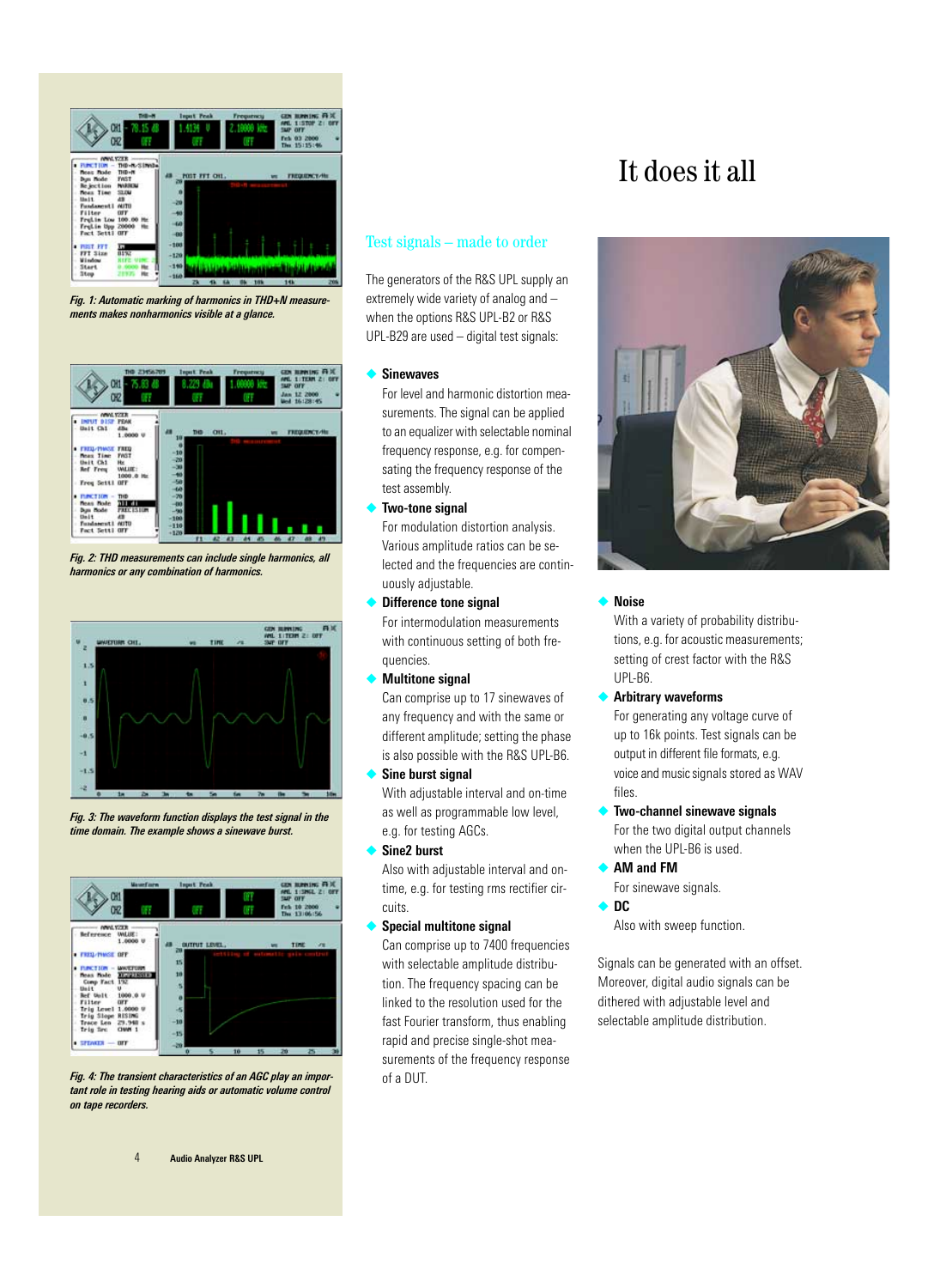

### Versatile test functions

The R&S UPL offers a wealth of measurement functions both for analog and – when the option R&S UPL-B2/-B29 is used – for digital interfaces.

### ◆ **Level or S/N**

This function includes rms, peak or quasi-peak weighting and ensures high measurement speeds due to automatic adaptation of integration time to the input signal.

### **Selective level**

The center frequency of the bandpass filter can be swept or coupled to the generator frequency, to the frequencies of a multitone signal (e.g. for fast frequency response measurements) or to the input signal.

- ◆ **SINAD or THD+N**  The sum of all harmonics and noise is measured (Fig. 1).
- **Total harmonic distortion (THD)** Individual harmonics, all harmonics or any combination of harmonics can be measured (Fig. 2).

### **Modulation distortion**

This measurement complies with DIN-IEC 268-3. 2nd and 3rd order intermodulation is measured.

- **Difference Frequency Distortion** This intermodulation measurement uses the difference tone method. 2nd and 3rd order intermodulation is measured.
- ◆ **Wow and flutter**

This measurement uses the DIN IEC, NAB, JIS or 2-sigma method in accordance with DIN IEC and also displays the demodulated-signal spectrum.

- ◆ **DC voltage**
- **Frequency, phase and group delay**
- **Polarity**

Signal paths are checked for reversed polarity.

- ◆ **Crosstalk**
- ◆ **Waveform function**

This function is used to represent the test signal in the time domain (Fig. 3). Waveforms can be smoothed by interpolation. Slow sequences can be displayed compressed, e.g. for analyzing the transient response of compander or AGC circuits (Fig. 4).

**Extended Analysis Functions R&S UPL-B6**

The **coherence and transfer functions** determine the transfer characteristics of complex test signals; **third octave analysis** is used mainly for acoustic measurements; **rub & buzz** is measured in loudspeaker production.



Tests on hi-fi components call for increasingly complex measurement techniques. Results obtained in the test lab must be verified in production, which usually requires economical solutions for handling large batches rather than the use of all available functions. The R&S UPL is an ideal choice for this task. It optimally complements its "bigger brother", the Audio Analyzer R&S UPD, which is mainly employed in development. The two units share the exact same IEC/IEEE bus commands, which means they have the same operating concept and can be used together.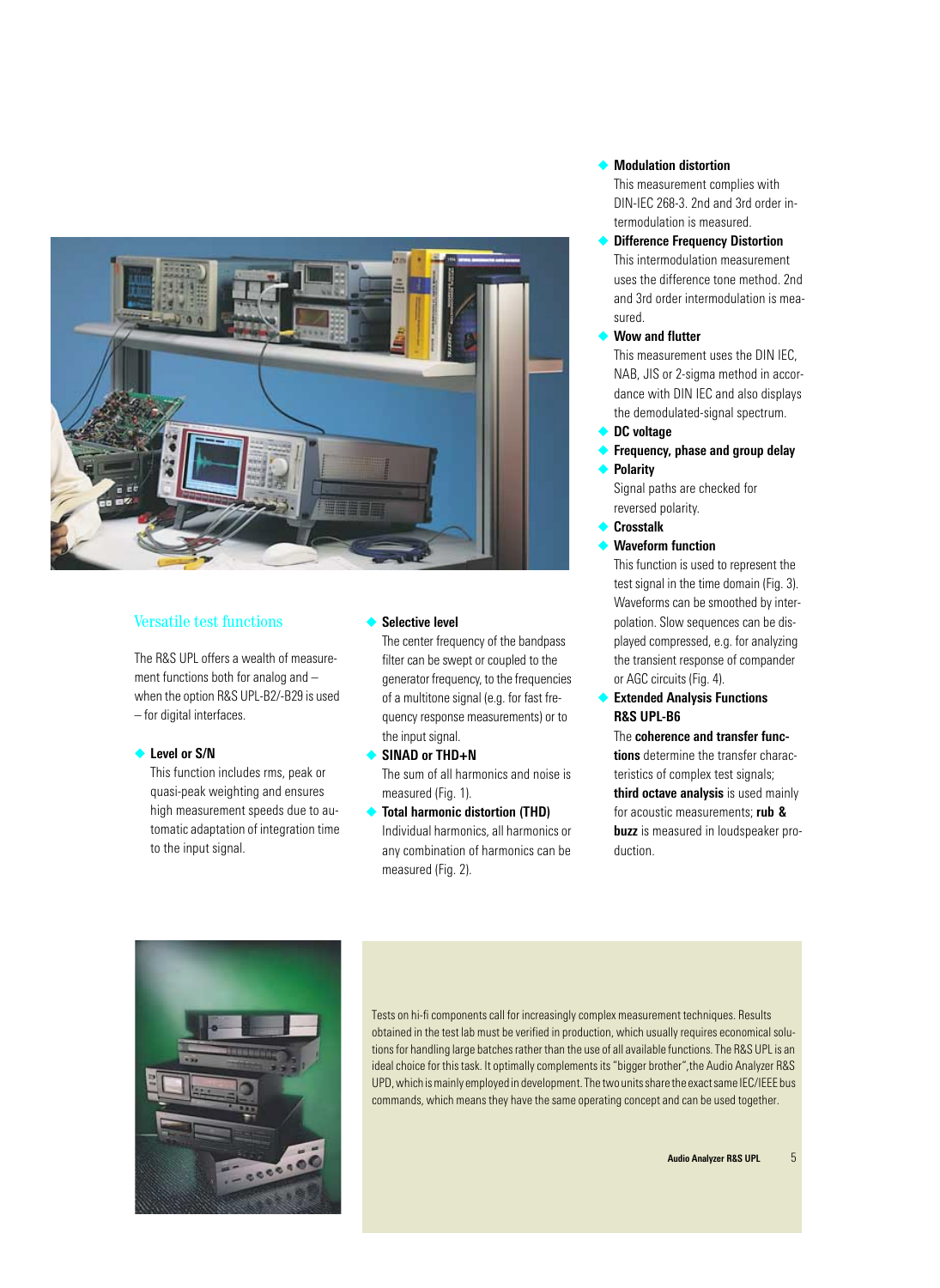

*Fig. 5: FFT spectrum of two-tone signal shown on full screen.*



*Fig. 6: With the zoom FFT function, sidebands spaced only a few hertz from the signal can be displayed.*



*Fig. 7: Filters can be defined by entering just a few parameters.*



*Fig. 8: Tolerance curves enable fast go/no-go tests.*

### Spectrum analysis

With its FFT analyzer, the R&S UPL is also capable of spectrum analysis. The number of samples for fast Fourier transform can be selected between 256 and 16k in binary steps (Fig. 5). A special feature is zoom FFT. The signal to be measured is digitally preprocessed to increase the frequency resolution by a factor of 2 to 128 over a selectable range. In this way, a maximum resolution of 0.05 Hz is attained. This is not merely a scale expansion, the measurement is actually performed at a higher resolution (Fig. 6).

### Programmable filters

The filters of the R&S UPL are softwareimplemented, allowing the user to define any number of filters. The most common weighting filters are provided as standard. Additional filters can be programmed in a few seconds by entering the type (lowpass, highpass, bandpass, bandstop, notch, third octave or octave), frequency and attenuation (Fig. 7). The instrument's open architecture reveals its strength particularly where special requirements have to be met: special filters can be implemented by using commercial filter design programs. The data is transferred to the R&S UPL and the required filter is looped into the signal path.

### A variety of sweep functions

For continuous variation of the test signals, the R&S UPL offers amplitude and frequency sweeps; in the case of bursts, it is also possible to perform sweeps of intervals and on-time. Sweeps are defined either by means of a table or via parameters such as start value, number of steps, linear/ log stepping or time interval. It is also possible to sweep two variables simultaneously.

If external signals are applied during measurement, they can be used for analyzer sweeps (external sweeps). Many different start conditions can be set, allowing measurements to be triggered by a variety of events. Even if the DUT has an unknown or unstable transient response, the settling function will yield stable results.

### Multichannel measurements with Audio Switcher R&S UPZ

The Audio Switcher R&S UPZ is used either to measure surround sound decoders or in production if several DUTs/channels have to be cabled. It is directly connected to the Audio Analyzer R&S UPL and panel-controlled via an RS-232-C interface. The 8-channel R&S UPZ is available as an input and output model and can be cascaded to up to 128 channels. \*)



*directly from the R&S UPL.* \*) For more information, refer to data sheet PD 0757.6985, Multichannel audio measurements on surround sound decoders.

*The Audio Switcher R&S UPZ can be controlled*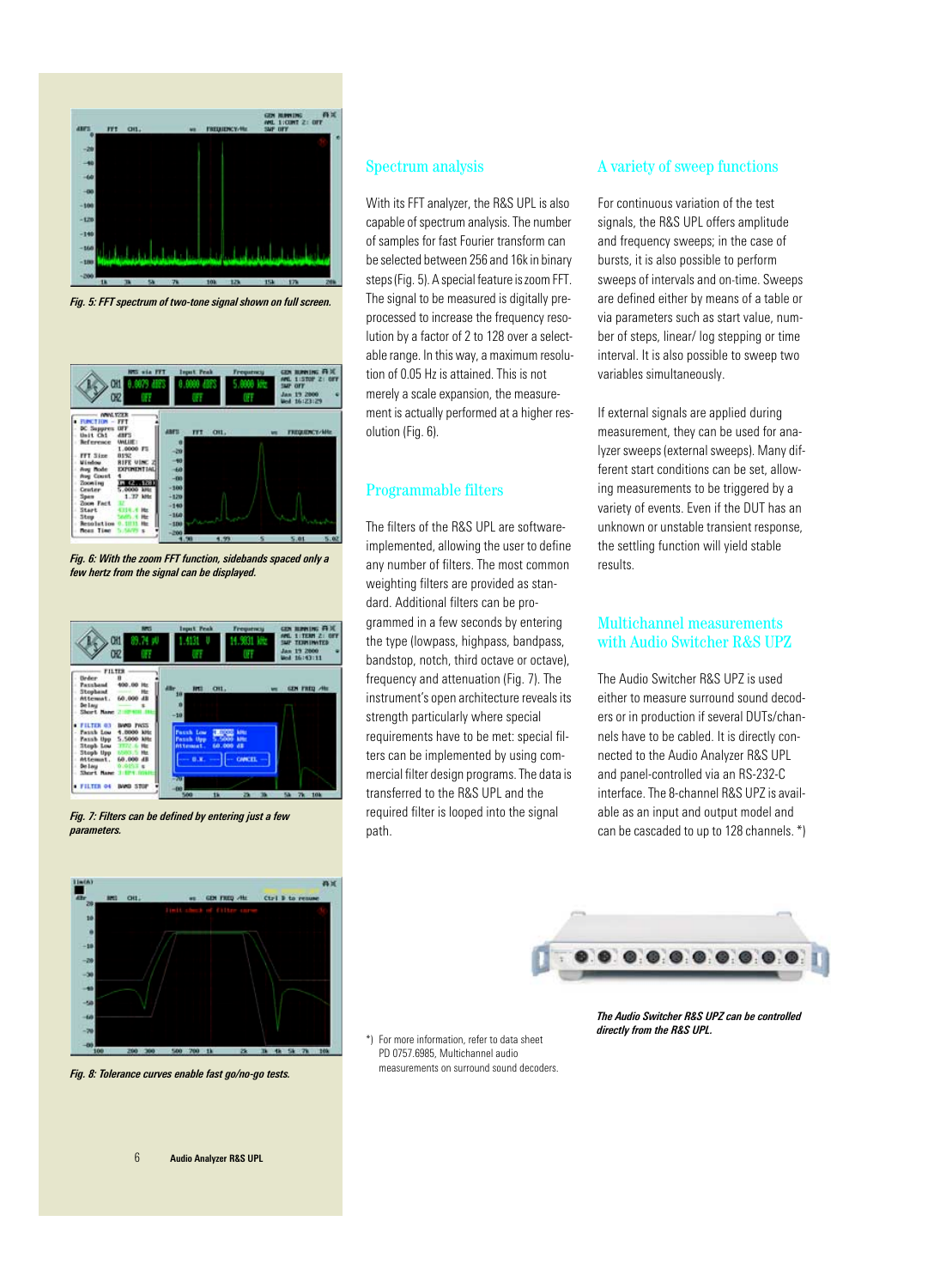The strengths of the R&S UPL become evident especially in mobile use. The unit is compact and lightweight and requires no additional equipment. Results are stored in the built-in PC and thus available for later use. Routine measurements can be repeated easily using stored instrument settings.



### Everything in one package

The Audio Analyzer R&S UPL is a compact unit with an integrated controller. It avoids the disadvantages of external PC control found in other audio analyzers. The instrument is easy to transport as it requires no external equipment such as keyboard, monitor or other PC peripherals.

The R&S UPL is supplied ready for use. Installation merely consists of unpacking the unit and switching it on to start the measurement. The user is not burdened with problems that cropped up in the past with the installation of interface cards or PC software.

With audio analyzers controlled from an external PC, interference may be radiated from the PC, the monitor or interface connections, which distorts measurement results. Not so with the R&S UPL: the instrument has specified EMC characteristics which also include the internal PC. In contrast to conventional PCs, the R&S UPL provides elaborate screening features such as magnetically shielded power transformers and a coated filter pane in front of the display.

And the icing on the cake: the price of the R&S UPL includes the internal PC.

- Built-in hard disk and disk drive
- ◆ Connectors for keyboard, mouse, monitor, printer and plotter
- ◆ Centronics interface for connecting printer or network
- Drivers for commercial printers supplied as standard
- ◆ Remote control via IEC/IEEE bus or RS-232-C interface
- ◆ Postprocessing of results directly in the R&S UPL using standard software
- ◆ All results available in the common data formats, making it easy to import graphics into documents, for example
- ◆ Easy loading of function and software extensions via floppy disk
- Automatic test sequences and measurement programs with universal sequence controller, plus easy generation of programs with built-in program generator

*Block diagram of R&S UPL.*

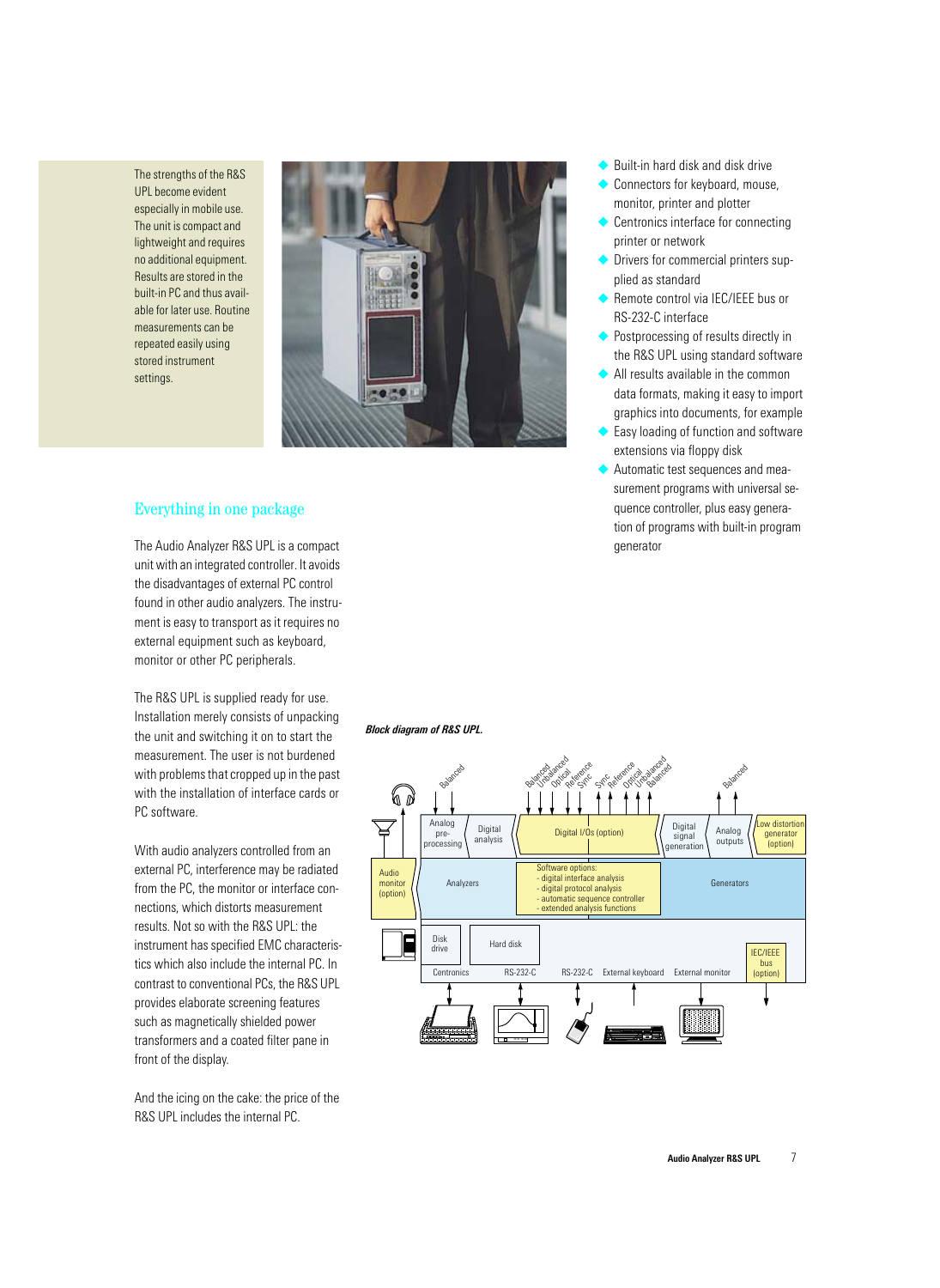

*Fig. 9: Individual interference components can easily be found with the aid of the jitter spectrum.*



*Fig. 10: Display of jitter signal in time domain.*



*Fig. 11: Complete measured-value tables can be output for all functions.*



*Fig. 12: The R&S UPL generates and analyzes additional data in digital data streams in line with all common standards. The data is represented in binary form, as hexadecimal numbers, or as ASCII characters, or it is evaluated in consumer or professional format.*

# Interfaces, protocol analysis, jitter

### **Analog interfaces**

- Balanced inputs with high commonmode rejection and various types of impedance commonly used in the studio. Measurements can be made on lines with phantom feed.
- Balanced outputs, floating (e.g. to prevent hum loops).
- The generator outputs can be internally connected to the analyzer inputs so that different types of measurement can be performed without changing the cabling.

### **Digital audio interfaces (options R&S UPL-B2 and R&S UPL-B29)**

- Balanced (XLR), unbalanced (BNC) and optical (TOSLINK) inputs and outputs for connecting consumer electronics and professional studio equipment are provided.
- The levels of the balanced and unbalanced outputs are adjustable so that the sensitivity of digital audio inputs can be determined.
- The format of the generated channel status data may be professional or consumer regardless of the selected interface.
- A reference (XLR) and a synchronization (BNC) input provided on the rear panel allow both the analyzer and the generator to be synchronized to the digital audio reference signal (DARS) in line with AES 11; in addition the generator can be synchronized to wordclock, video sync signals (PAL/ SECAM/NTSC) and 1024 kHz reference clocks.
- Both generator and analyzer can be operated at clock rates of 35 kHz to 106 kHz. The clock signal can also be produced internally by the generator.
- The clock rates of the analyzer and generator are independent of each other. This allows measurements on sample rate converters.

◆ The word length can be selected independently for generator and analyzer between 8 and 24 bits.



Improvement of audio quality of sound cards and multimedia equipment – a task for the R&S UPL.

### **Digital protocol analysis and generation (option R&S UPL-B21)**

This software option extends the functions of options R&S UPL-B2 and R&S UPL-B29 by an in-depth analysis and generation of additional digital data:

◆ Analysis of channel status and user data. The data is output in binary form, as hexadecimal numbers, or as ASCII characters, or, in the case of channel status data, it is evaluated in the professional or consumer format in line with AES 3 or IEC 958 (Fig. 12).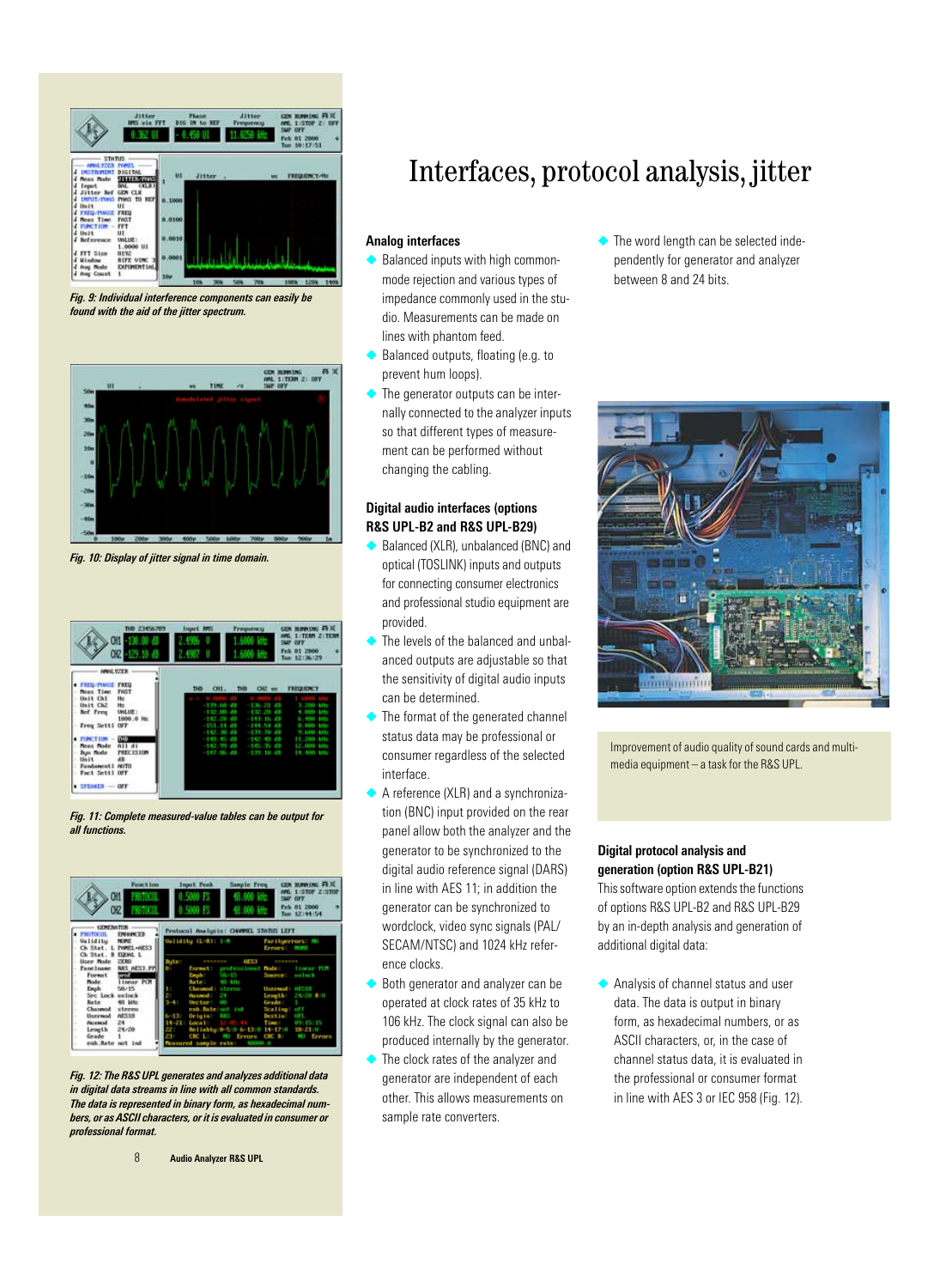- ◆ Generation of channel status data, user data and validity bits. Channel status data can be entered in binary form or via panel in line with AES 3 or IEC 958 using the professional or consumer format.
- Any bits can be combined under a symbolic name. In this way, data input and representation can easily be adapted to customer requirements.
- Simultaneous measurement of clock rate and display of interface errors (such as parity error).

### **Jitter and Interface Tests (option R&S UPL-B22)**

The physical parameters of digital audio interfaces can be evaluated with this option. The R&S UPL-B22 extends the functions of options R&S UPL-B2 and R&S UPL-B29.

Signal analysis:

- ◆ Measurement of jitter amplitude and display of jitter signal in the frequency and time domain (Figs 9 and 10).
- ◆ The R&S UPL generates bit- or wordsynchronous sync signals that allow the accurate display of digital audio signals on an oscilloscope (preamble, eye pattern, signal symmetry, superimposed noise, etc).
- Measurement of input pulse amplitude and sampling frequency.
- ◆ Measurement of phase difference between audio and reference input signal.
- ◆ Measurement of time difference between output and input signal. This allows delay times of equalizers, audio mixers, etc to be measured.
- Analysis of common-mode signal of balanced input (frequency, amplitude, spectrum).

Digital components of various data formats and clock rates are the stock-in-trade of professional users, who need a measuring instrument offering top performance on all interfaces with high accuracy and over a wide dynamic range. Operation is identical for analog and digital interfaces, which enhances operator convenience. Fast fault diagnosis is possible by means of stored test routines, allowing the elimination of problems immediately before transmission.



Signal generation:

- $\blacklozenge$  The clock of the output signal can be "jittered" by superimposing a sinewave or noise signal of variable amplitude.
- $\blacklozenge$  When generating digital audio data with option R&S UPL-B1 installed – iitter and common-mode interference can be added to the data stream.
- ◆ An input signal with jitter can be output jitter-free.
- ◆ A common-mode signal can be superimposed on the balanced output signal.
- ◆ Long cables can be simulated by means of a switchable cable simulator
- $\blacklozenge$  The phase shift between the digital audio output and the reference output can be varied.

### **Generation of coded audio signals (option R&S UPL-B23)**

With this option, the Audio Analyzer R&S UPL is able to generate AC-3-coded test signals (other data formats soon available) directly with the integrated generator, e.g. to measure surround sound decoders.

The number of channels, frequency or level sweep, start and stop frequency/ level as well as the number of sweep points can be set, thus allowing flexible test sequence combinations.

The measurements are automatically synchronized between generator and analyzer.

The R&S UPL-B23 requires options R&S UPL-B2 or R&S UPL-B29. For more information refer to data sheet PD 0757.6985, Multichannel audio measurements on surround sound decoders.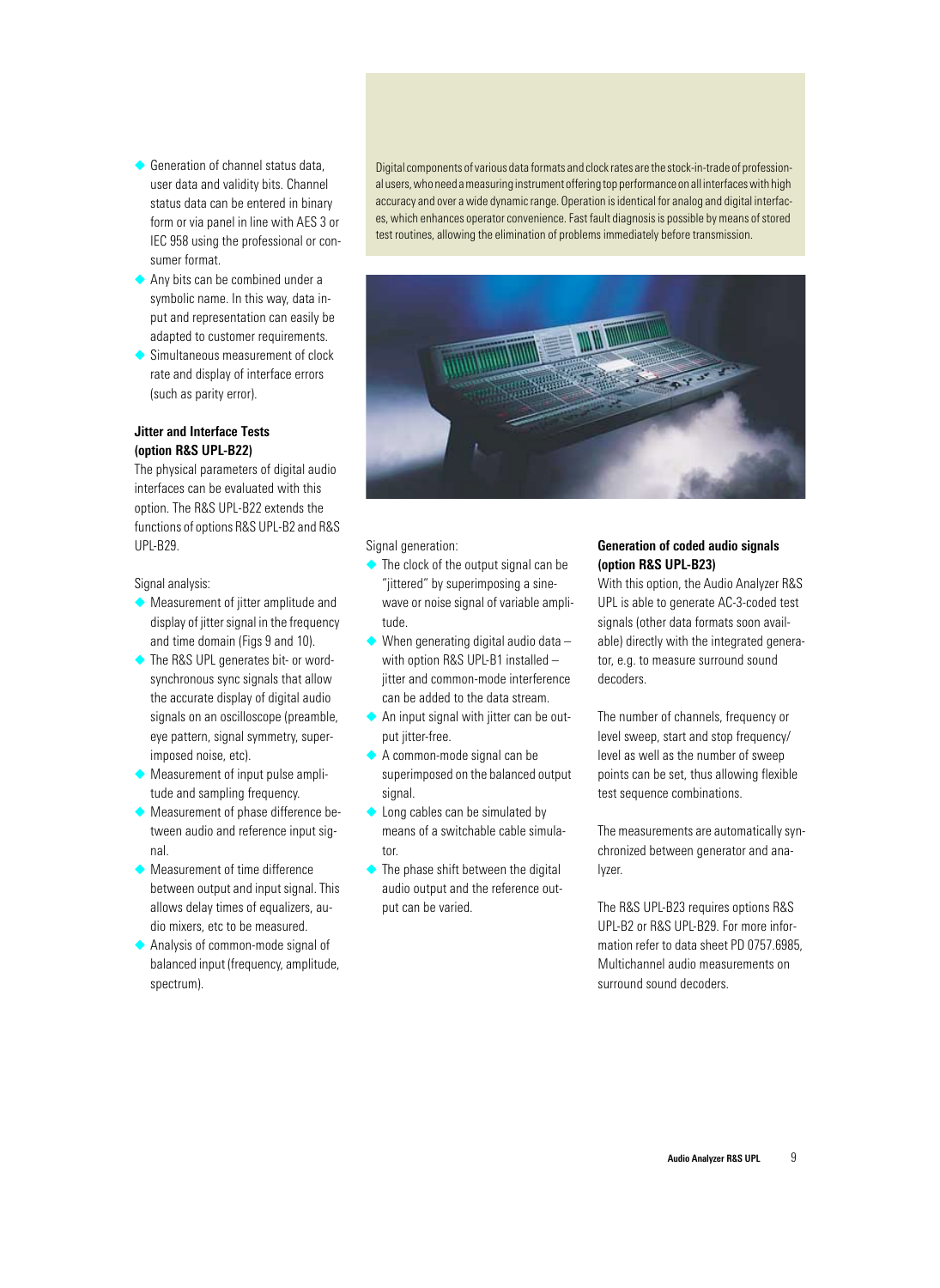# Designed for convenience

### Efficient online help

The R&S UPL offers a variety of help features:

### **HELP function**

HELP information in German or English can be called up for each input field.

### **SHOW I/O key**

If results cannot be displayed, e.g. because an input signal is either missing or incorrect, information on possible causes will appear upon pressing SHOW I/O. Moreover, the input and output configuration will be displayed.

### **Info boxes**

These highlighted boxes indicate any incorrect settings.

### **Online help**

The permissible range of values is indicated for each menu item requiring the entry of a numeric value. This range takes into account any limitations resulting from related parameters, e.g. the sample rate in the case of measurements on digital interfaces.

### **Protection against invalid entries**

The R&S UPL will not accept entries outside the permissible range. An alarm tone will be issued and the value changed to the permissible minimum or maximum value.



### A wealth of functions – yet easy to operate

- ◆ Related functions and settings are combined in panels that can be called up at a keystroke. Up to three panels can be displayed at a time.
- The operator is not burdened with unnecessary information. Only the parameters and settings needed for a specific application are displayed – the others are available in the background. (For example, the sweep parameters are transferred to the generator panel and displayed only when the sweep function is activated.)
- ◆ Fast access to frequently used instrument setups and a comprehensive library of standard measurements make the instrument easy to learn.
- ◆ Straightforward data entry: the user simply needs to open a menu and make an entry or selection.
- Continuously updated status information on generator, analyzer and sweep.
- Quick operating sequences through the use of softkeys, e.g. for graphical representations.
- ◆ The user can choose between operation via mouse, external keyboard or front panel. This choice is important since the working space required by a mouse is not always available.
- Short learning time due to an easy-tounderstand operating concept that treats analog and digital measurements in the same manner.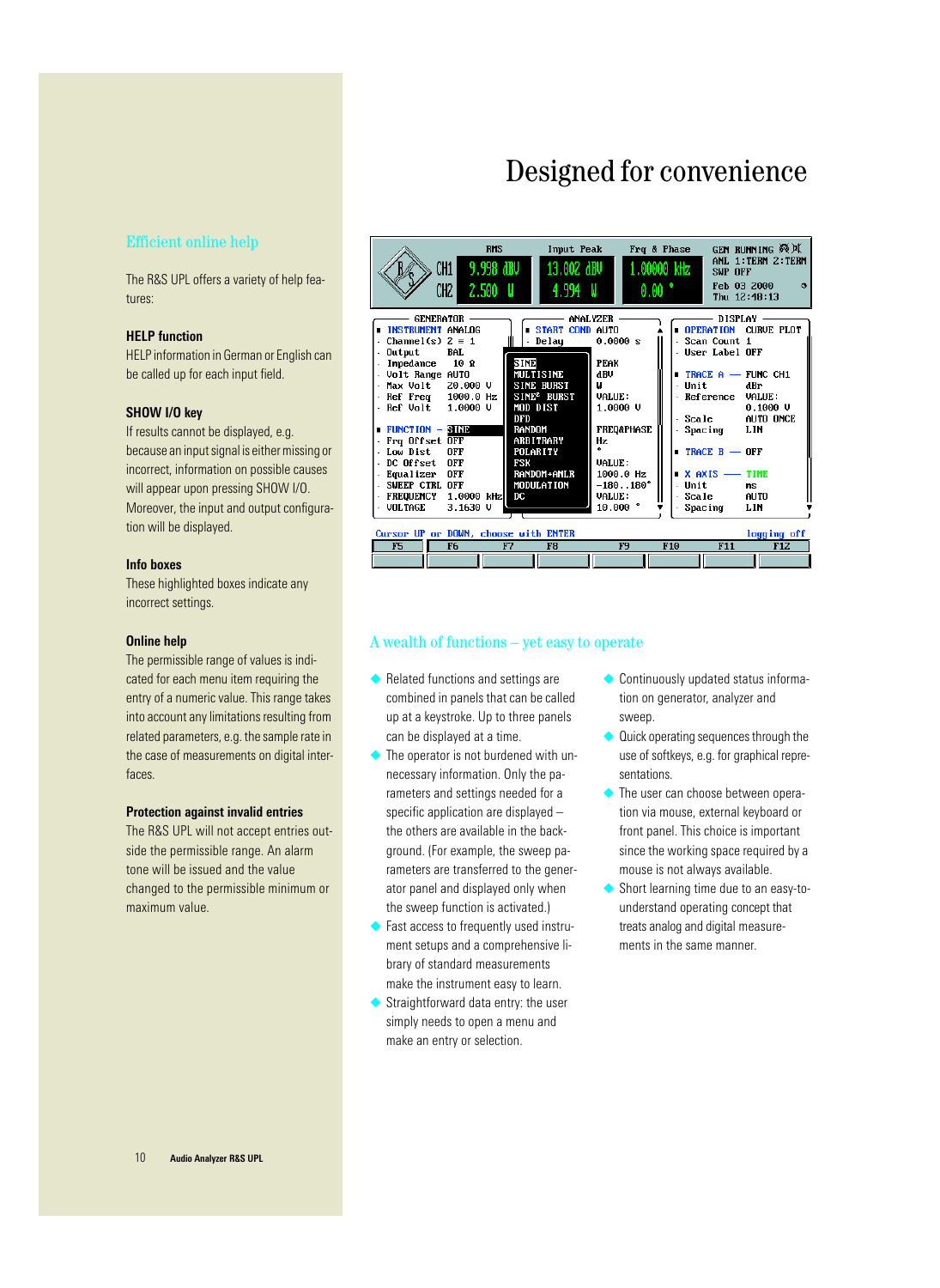



### Results at a glance

- Realtime display of results for one or both channels and several test functions.
- Simultaneous display of frequency and phase.
- ◆ With graphics, results can be read off with vertical and horizontal cursors. Tolerance curves or stored results can be added for comparison.
- ◆ Sets of traces can be displayed, stored and evaluated for both channels.
- ◆ Graphics options include traces and bargraphs, spectrum display, and three-dimensional waterfalls.

In many cases only a few parameters need to be modified after a measurement sequence has been started. Therefore, entry lines can be selected from the input panels for the generator, analyzer, etc, by means of a checkmark. They are then transferred to a status panel. The status panel thus gives a summary of parameters for a measurement routine, which offers the following advantages:

- ◆ Instrument settings can be displayed together with graphical and numerical results.
- ◆ All important information can be printed on a single hardcopy.
- Instrument settings can be modified quickly without changing panels as the R&S UPL can also be operated from the status panel.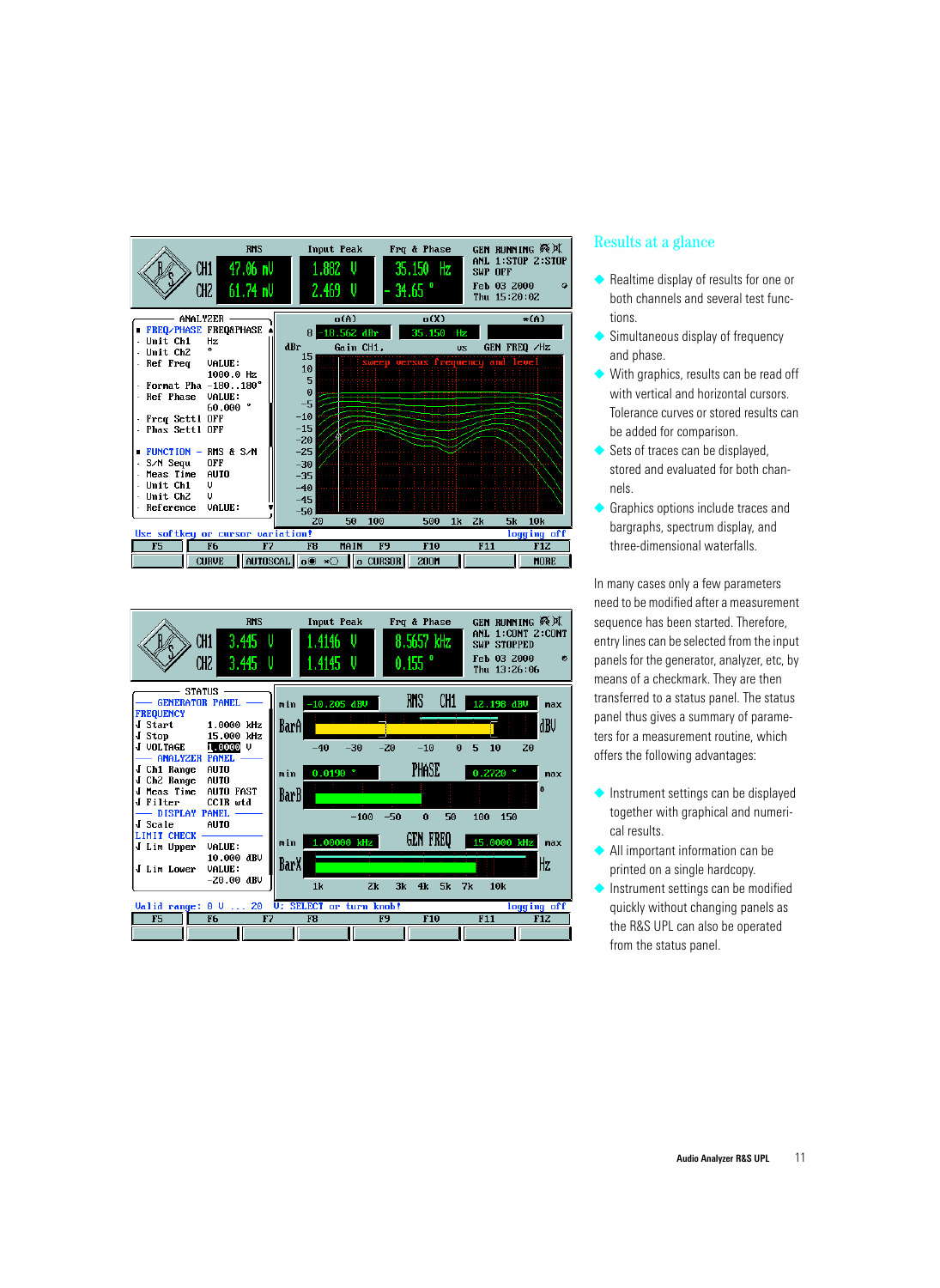# Fast and efficient

### High measurement speed

In designing the Audio Analyzer R&S UPL, particular emphasis was placed on optimizing the measurement speed of the test system as a whole:

- ◆ All operations involving extensive number crunching are carried out by digital signal processors. The PC is merely used for controlling the unit and displaying results.
- The R&S UPL can perform even complex test functions simultaneously on both channels. This feature alone reduces the time for stereo measurements by 50% compared to most analyzers available on the market.
- The digital test routines adapt their speed optimally to the input frequency. This enhances measurement speed especially in the case of frequency sweeps.
- The R&S UPL performs harmonic distortion and IMD measurements using patented, digital test procedures that combine high accuracy with high measurement speed.
- ◆ Digital signal processing reduces setting and transient times achievable with purely analog instruments. These times are also taken into account in the test routines, yielding stable measurements without the need for activating settling functions (these are understood to be repeated measurements until results are within a tolerance band).
- ◆ The user interface was tailored to the requirements of a test environment, not an office one.
- ◆ Display windows not needed can be switched off, which also reduces the processing time. When all displays are switched off and results are output via the IEC/IEEE bus, more than 100 level measurements per second can be performed.

### Use in production

Instruments to be used in production tests must satisfy a variety of requirements:

◆ High measurement speed is vital for achieving a high production throughput. By making appropriate use of the instrument functions, go/no-go decisions can already be made in the audio analyzer, thus reducing the run time of a DUT (Fig. 8).

- ◆ Two-channel measurements allow the simultaneous and thus time-saving determination of input and output characteristics.
- ◆ The use of FFT analysis provides a decisive advantage especially in the case of frequency response measurements, which are particularly timecritical (example: approx. 900 frequency values in 150 ms).
- ◆ Long calibration intervals, resulting from the extensive use of digital circuits, make for high availability of the instrument.
- ◆ The R&S UPL66 model is specially tailored to the requirements of production. It comes without a display and keypad, thus holding down costs. Yet the unit can be operated manually by connecting a PC keyboard and a VGA monitor, enabling fast fault localization in the event of production problems.



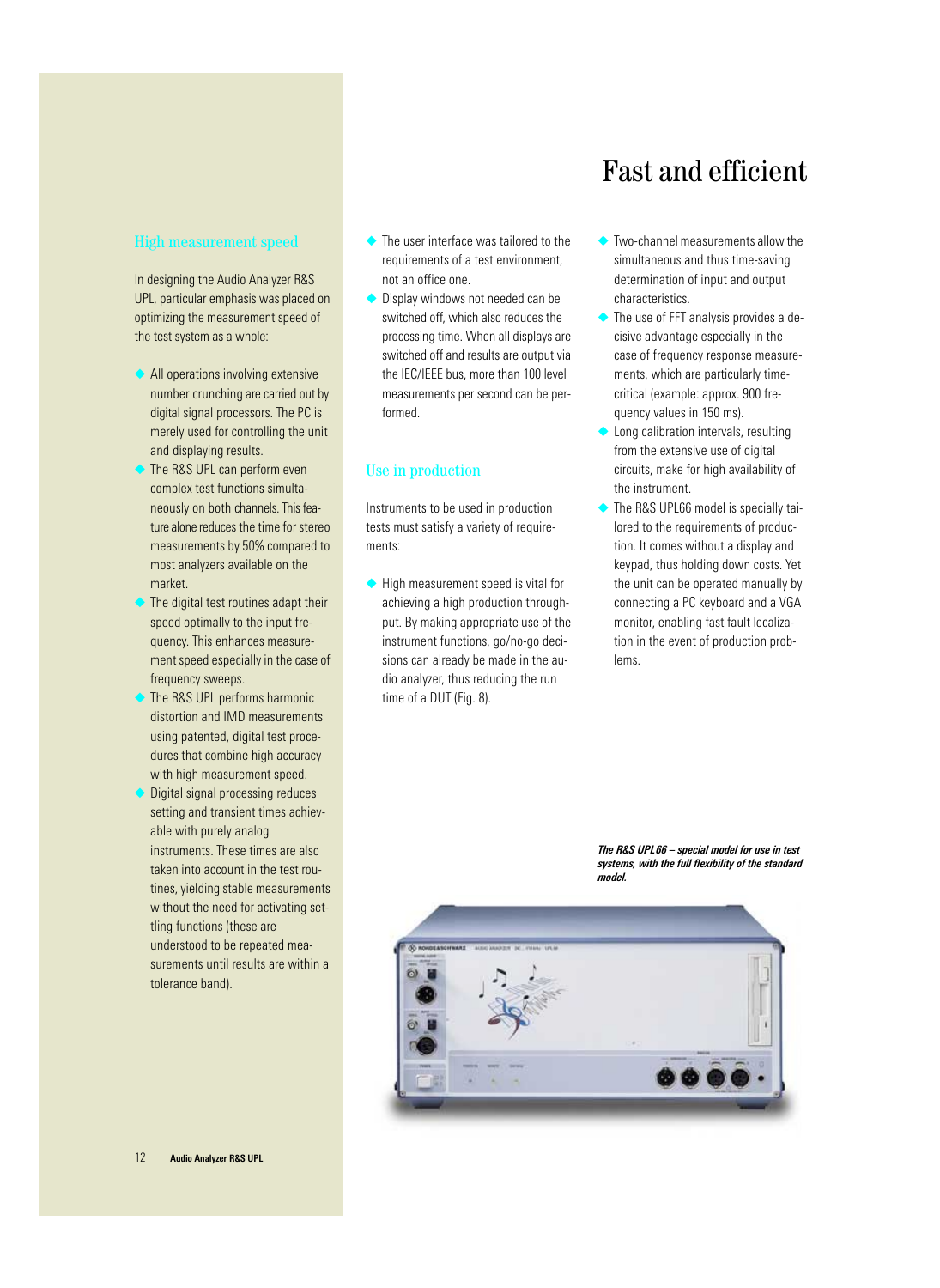

High measurement speed, two-channel measurements and remote-control capability via the IEC/IEEE bus are a must in production systems. The long calibration intervals of the R&S UPL make for high availability and reduce costs.

◆ Remote-control capability via the IEC/ IEEE bus is a must in large-scale production systems. In the design of the Audio Analyzer R&S UPL, special importance was attached to data transfer via the IEC/IEEE bus. The logging mode can be used to speed up the generation of control programs for the IEC/IEEE bus. With the program generator provided in the R&S UPL-B10, it is no longer necessary to look up IEC/ IEEE bus commands.



### **Universal Sequence Controller R&S UPL-B10**

The R&S UPL-B10 is used to generate and execute measurement sequences, thus turning the R&S UPL into an automatic test system.

Measurement sequence programming is greatly facilitated by the built-in program generator: Each manual control step is recorded in the logging mode and translated into a complete line of the sequence program with correct syntax, i.e. test sequences can be programmed without the user typing a single line. The generated program does not just specify the sequence of keys to be pressed but contains the instructions in easy-to-read IEC/ IEEE bus syntax according to SCPI.

BASIC commands can then be used to modify the program, e.g. for branching or graphic outputs.

Complete application programs based on the universal sequence controller are available for measurements on CD players, tuners, etc.

The universal sequence controller can also be used for remote control of external equipment via the IEC/IEEE bus or the RS-232-C interface. Moreover, programs generated on the R&S UPL can be transferred to an external controller after slight modifications for the remote control of the R&S UPL. This greatly facilitates the generation of remote-control programs.



Test assemblies for electroacoustic converters frequently consist of microphones and loudspeakers, whose frequency response must be compensated. The equalizer function of the R&S UPL furnishes tailormade solutions for such tests. Comprehensive test routines can be implemented with the aid of the universal sequence controller.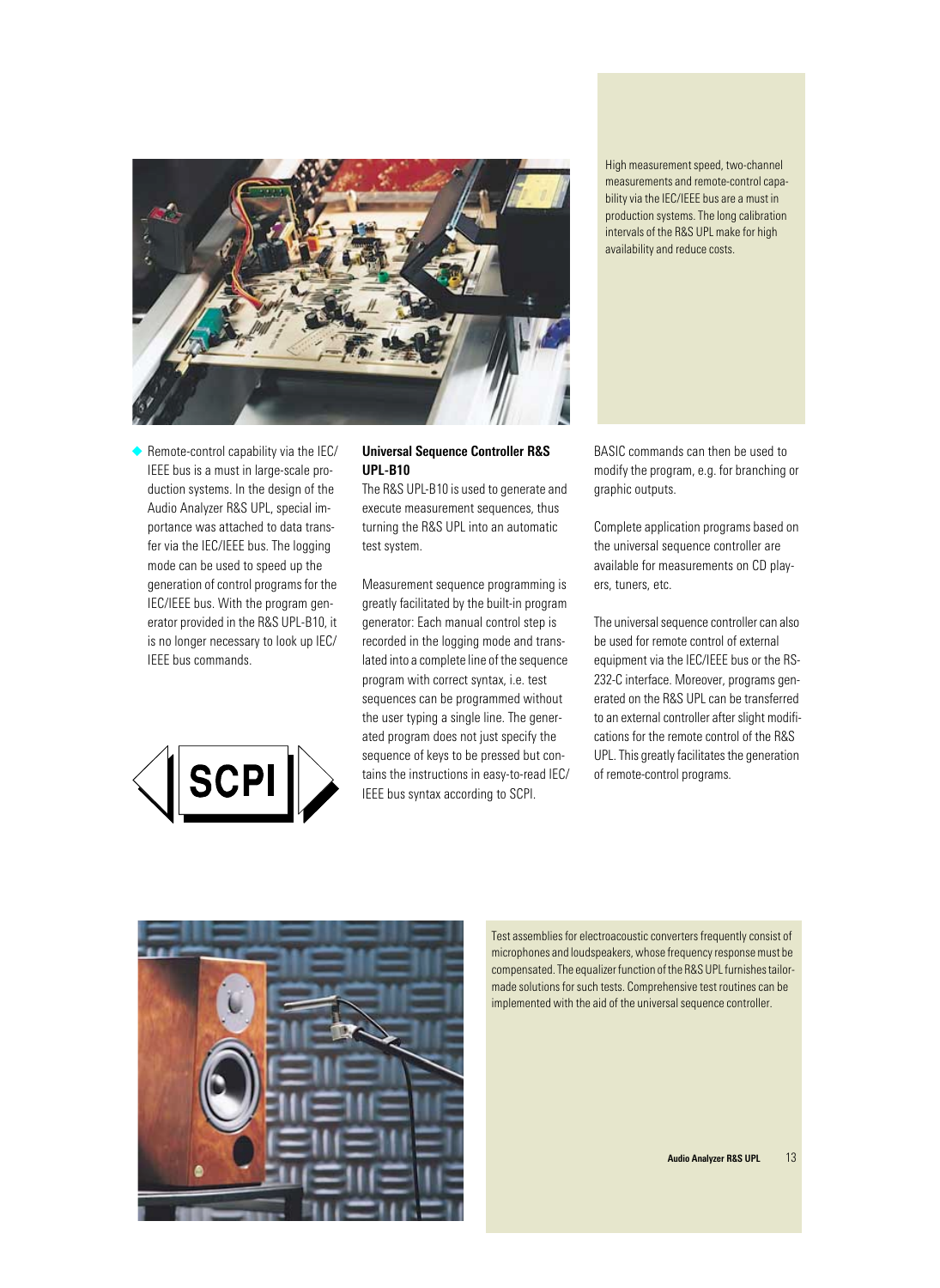

*Fig. 13: Transfer and coherence function for determining the transfer characteristic with the aid of complex test signals (e.g. music or voice).*



*Fig. 14: Frequency response and rub & buzz function for quality assurance in loudspeaker production.*



*Fig. 15: Third-octave analysis used mainly in acoustics.*



*Fig. 16: Different signals for both channels may be generated at the digital audio outputs.*

# Options and further applications

### **Low Distortion Generator R&S UPL-B1**

This option is essential for all applications requiring extremely pure analog signals or an extended frequency range up to 110 kHz.

When digital audio data is produced by the universal generator, the low distortion generator may generate an analog signal or be used for superimposing jitter or common-mode interference.

### **Digital Interfaces R&S UPL-B2/-B29**

These options contain the digital audio interfaces (balanced, unbalanced and optical) for the standard sampling rates 44.1 kHz and 48 kHz, and the R&S UPL-B29 also covers the extended rates up to 96 kHz. Either the R&S UPL-B2 or the R&S UPL-B29 can be installed. A detailed description of these options and their software extensions (Digital Audio Protocol R&S UPL-B21, Jitter and Interface Tester R&S UPL-B22 as well as the Coded Audio Signal Generation R&S UPL-B23) can be found on pages 8 and 9.

### **Audio Monitor R&S UPL-B5**

This option adds a headphone output and a built-in loudspeaker to the R&S UPL. The input signal and – in the case of level,  $THD+N$  and rub & buzz measurements  $$ the filtered or weighted signal can be monitored.

### **Extended Analysis Functions R&S UPL-B6**

In modern audio systems, the transfer characteristics are dynamically adapted to the input signals. When conventional, static test signals are used as input signals, the dynamic processes are not activated and thus the signals cannot be analyzed. The **coherence and transfer functions** are the solution to this problem:

speech, music, noise, etc, are used as test signals, and the transfer characteristic is represented by analyzing the output spectrum referenced to the input spectrum (Fig. 13). The required complex test signals stored in various formats can be directly called from the R&S UPL hard disk.

With the **rub & buzz measurement**, manufacturing defects of loudspeakers can be found in no time by measuring the unwanted signals in the frequency range above that of typical distortion products (Fig. 14).

The **third-octave analysis** is an important measurement in acoustics. The levels of up to 32 third-octave bands are simultaneously measured in compliance with class 0 of IEC1260 (Fig. 15).

In multitone signal generation, the R&S UPL-B6 also allows the phase and crest factor to be set. The R&S UPL-B6 is also required for generating two-channel sinewave signals at the digital outputs (Fig. 16).

Further functional extensions of the R&S UPL-B6 are currently being developed.

### **Hearing Aids Test Accessories R&S UPL-B7**

The Audio Analyzer R&S UPL with the option R&S UPL-B7 forms a complete test system for all standard measurements on hearing aids. The R&S UPL merely needs to be equipped with options R&S UPL-B5 and R&S UPL-B10. The R&S UPL-B7 includes an acoustic test chamber as well as all accessories required for measurements on hearing aids such as battery adapters, connecting cables and acoustic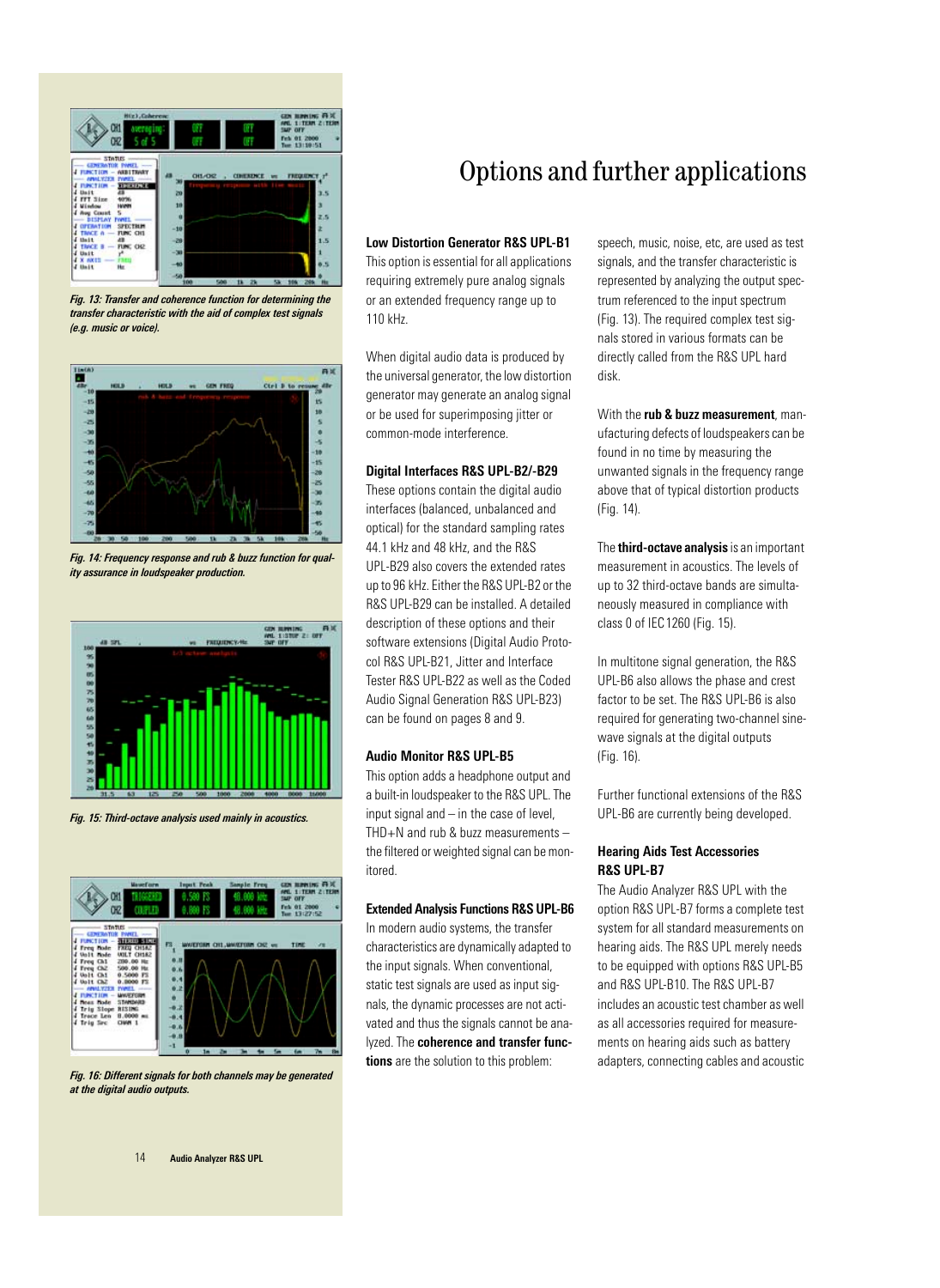couplers. The associated software enables complete measurements in accordance with IEC60118 or ANSI S3.22. \*)

### **Acoustic measurements on GSM mobile phones with the R&S UPL16 or option R&S UPL-B8/-B9**

The acoustic transmission and reproduction quality of a mobile phone is the most important characteristic in everyday use. The **Audio Analyzer R&S UPL16** was developed for conformance tests on GSM mobiles. It performs all audio measurements in line with chapter 30 of GSM 11.10 and 3GPP TS 51.010 Release 99, phase 2. Access to the internal digital signals of special test mobile phones is via the standard digital audio interface (DAI).

Network operators, consumer test institutes, etc, are particularly interested in measuring and comparing acoustic char-



acteristics of commercial mobiles. A highly accurate test method is also required for quality assurance and sampling inspection in the production of mobile phones.

### The **Mobile Phone Test Set R&S UPL-B8** is available for these applications. With the aid

of this option all necessary audio measurements can be performed on GSM mobile phones without the DAI interface. The

**3G Mobile Phone Tests R&S UPL-B9** provide the same functionality, but expanded to 3G mobile phones and to the latest 3GPP specifications TS26.131 and 132. These tests are validated and can therefore be used for type approvals. R&S UPL-B8 and -B9 require options R&S UPL-B6 and -B10. For further information refer to data sheet PD 0757.5889, Acoustic Test of GSM Mobiles.

### The **Automatic Audio Line Measurement to ITU-T O.33, R&S UPL-B33**

performs automatic measurements of all relevant parameters of broadcast links according to ITU-T O.33. The generator and analyzer are normally located at different sites. Operators may utilize the standard sequences defined by ITU-T O.33 or prepare their own. Option R&S UPL-B10 is needed for the use of the R&S UPL-B33.

The **Remote Control R&S UPL-B4**

enables remote control of R&S UPL via the RS-232-C interface or IEC625/ IEEE488 interface. The commands largely meet SCPI standards.

### The **Universal Sequence Controller R&S UPL-B10** allows measurement sequences to be generated and executed. For detailed information see page 13.

With option **LAN Interface R&S UPL-**

**B11**, the Audio Analyzer R&S UPL can be connected to Novell networks in line with 10/100 BASE-T standard in order, for example, to exchange data or access the network printer (not for R&S UPL16).

The **150** Ω **Modification R&S UPL-U3** changes the source impedance of the analog generator from 200  $\Omega$  to 150  $\Omega$ .

\*) For further information on this application refer to data sheet PD 0757.2696, Test System R&S UPL + R&S UPL-B7 for Hearing Aids.

Measurements on hearing aids.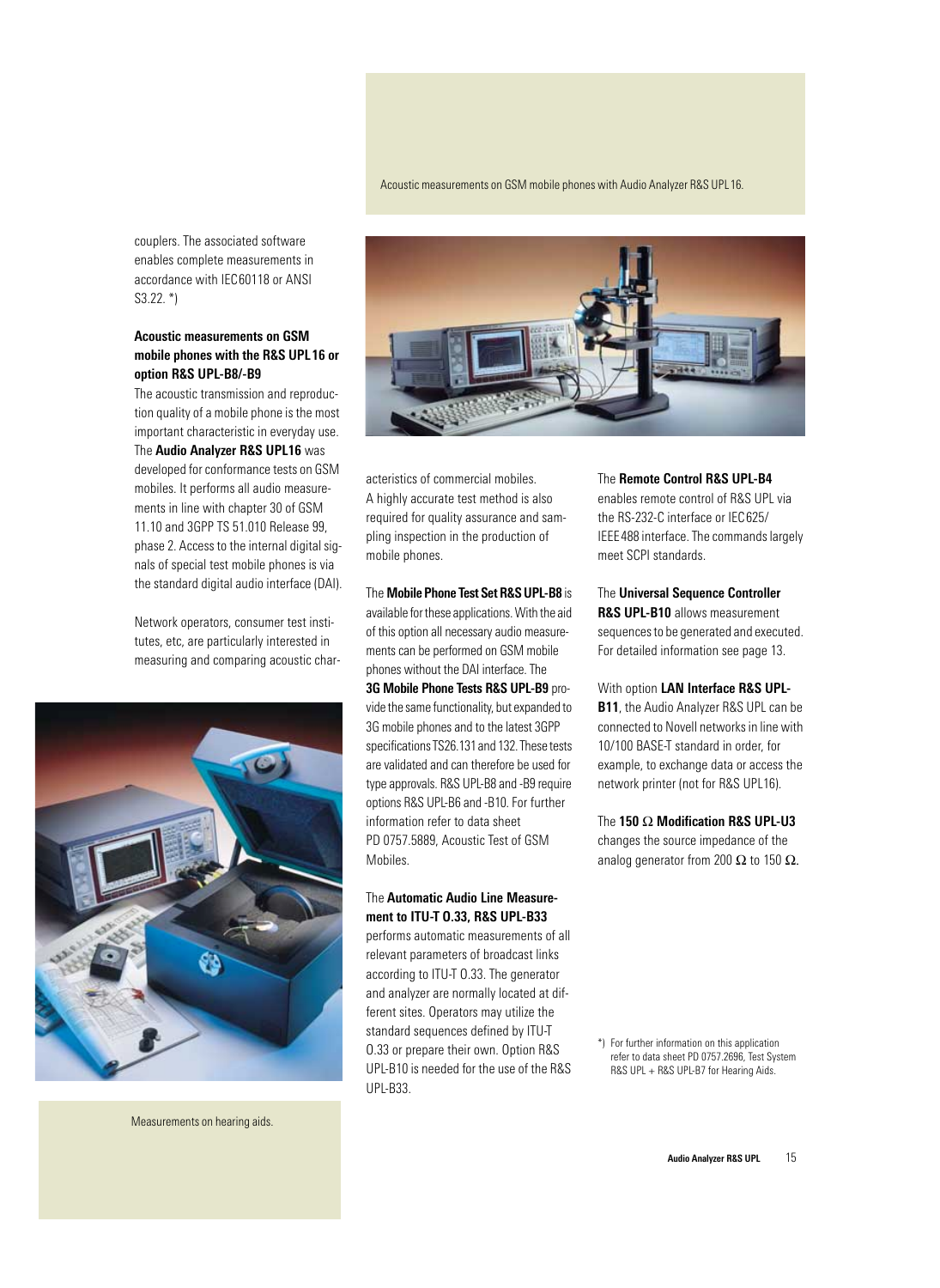# Specifications

### Analog analyzers

For analog measurements two analyzers with different bandwidths, specifications and measurement functions are available:

alyzer Frequency range<br>ANLG 22 kHz **Frequency range 1986** ANLG 22 kHz<br>
ANLG 110 kHz<br>
DC/20 Hz to 110 kHz<sup>1)</sup> Level measurements (rms) Accuracy at 1 kHz  $\pm 0.05$  dB Frequency response (ref. to 1 kHz)<br>20 Hz to 22 kHz 10 Hz to 20 Hz  $\pm$ 0.1 dB<br>22 kHz to 50 kHz  $\pm$ 0.1 dB 22 kHz to 50 kHz<br>50 kHz to 110 kHz<br> $+0.1$  dB 50 kHz to 110 kHz

DC/20 Hz to110 kHz<sup>1)</sup>  $\pm 0.03$  dB, typ. 0.003 dB (V<sub>in</sub> <3 V)<br> $\pm 0.1$  dB

### Inputs

### **XLR connectors** 2 channels, balanced (unbalanced mea-

|                                        | surements possible with XLR/BNC                                                |
|----------------------------------------|--------------------------------------------------------------------------------|
|                                        | Adapter R&S UPL-Z1), floating/grounded                                         |
|                                        | and AC/DC coupling switchable                                                  |
| Voltage range                          | $0.1 \mu V$ to 110 V (rms, sine)                                               |
| Measurement ranges                     | 18 mV to 100 V, in steps of 5 dB                                               |
| Input impedance                        | 100 k $\Omega$ ±1% shunted by 120 pF, each                                     |
|                                        | pin against ground                                                             |
|                                        | 300 $\Omega$ , 600 $\Omega$ , ±0.5% each, P <sub>may</sub> 1 W                 |
| Crosstalk attenuation                  | >120 dB, frequency <22 kHz, 600 $\Omega$                                       |
| Common-mode rejection $(V_{in} < 3 V)$ | $>100$ dB at 50 Hz.                                                            |
|                                        | >86 dB at 1 kHz, >80 dB at 16 kHz                                              |
| <b>Generator output</b>                | each input channel switchable to the<br>other output channel, input impedance: |

再加 GEN FREQ /Hz dBr<br>0.006 **BMS** CHI Ctrl D to re ¢  $0.005$  $0.001$ 0.003  $0.002$  $0.001$ Ò  $-0.001$ 0.00  $-0.00$  $-0.001$  $-0.005$  $-0.000$  $50$ 100 200 500  $2k$   $3k$  $5k$ īk 10k 20

Typical frequency response, measured with internal generator/analyzer at analog interfaces

### Measurement functions

### **RMS value, wideband**

Accuracy Measurement speed<br>AUTO AUTO  $\pm 0.05$  dB at 1 kHz, sine<br>AUTO FAST  $\pm 0.1$  dB additional erro Integration time<br>AUTO FAST/AUTO AUTO FAST/AUTO<br>VALUE 1 ms to 10 s<br>1 ms to 10 s VALUE 1 ms to 10 s<br>GEN TRACK 2.1 ms. at lea Noise (600 $Ω$ ) with A filter 1 µV with CCIR unweighting filter  $\langle 2 \mu V, 1.6 \mu V$  typ. (ANLG 22 kHz)

balanced 200 kΩ, unbalanced 100 kΩ

 $±0.1$  dB additional error

2.1 ms, at least 1 cycle

1) DC/AC coupling.

### **RMS value, selective**

Measurement, accuracy<br>Noise (600 $\Omega$ )

### **DC voltage**

Voltage range 0 V to  $\pm$ 110 V<br>Accuracy  $\pm$ (1% of meas

## **Total harmonic distortion (THD)**

Accuracy Harmonics <50 kHz  $\pm$ 0.5 dB<br><110 kHz  $\pm$ 0.7 dB  $<$ 110 kHz Inherent distortion<sup>3)4)</sup> Analyzer ANLG 22 kHz Fundamental  $20$  Hz to  $10.95$  kHz  $\left(-110$  dB, typ.  $-115$  dB<br> $\left(-100\right)$   $\left(\frac{1}{2}\right)$   $\left(-100\right)$   $\left(\frac{1}{2}\right)$   $\left(-100\right)$   $\left(\frac{1}{2}\right)$ 10 Hz to 20 Hz Analyzer ANLG 110 kHz Fundamental 50 Hz to 20 kHz <–100 dB, typ. –105 dB

## **THD+N and SINAD**

2) With R&S UPL-B29 only in base rate mode.

3) Total inherent distortion of analyzer and generator (with option R&S UPL-B1), analyzer with dynamic mode precision.

 $4<sup>4</sup>$  >3.5 V: typ. 3 dB less; <0.5 V: sensitivity reduced by inherent noise (typ. 0.25/1.25 µV with analyzers 22/110 kHz).

Filter **Example 20** Filters and user-definable filters, up to 3 filters can be combined, analog notch filter in addition (expansion of dynamic range by up to 30 dB) Spectrum post-FFT of filtered signal

Bandwidth (–0.1 dB) 1%, 3%, 1/12 octave, 1/3 octave and user-selectable fixed bandwidth, minimum bandwidth 20 Hz Selectivity 100 dB (80 dB) with analyzer ANLG 22 kHz (110 kHz) bandpass or bandstop filter, 8th order elliptical filter, analog notch filter in addition Frequency setting  $-$  automatic to input signal – coupled to generator – fixed through entered value – sweep in selectable range Accuracy  $\pm 0.2$  dB + ripple of filters **Peak value**<br>
Measurement<br>
Measurement<br>
Measurement<br> **Measurement**<br>  $\frac{1}{2}$  peak max, peak min, peak-to-pe peak max, peak min, peak-to-peak, peak absolute Accuracy  $\pm 0.2$  dB at 1 kHz<br>Interval 20 ms to 10 s Interval 20 ms to 10 s<br>Filter<sup>2)</sup> weighting filter weighting filters and user-definable filters, up to 3 filters can be combined

**Quasi-peak** with analyzer ANLG 22 kHz only<br>
Measurement. accuracy by to CCIR 468-4 Noise (600 Ω)  $\langle 8 \mu V \text{ with CCR weighting filter} \rangle$ <br>Filter<sup>2)</sup> weighting filters and user-definal weighting filters and user-definable filters, up to 3 filters can be combined, analog notch filter in addition

 $\pm$ (1% of measured value + 0.1% of measurement range) Measurement ranges 100 mV to 100 V, in steps of 10 dB

**S/N** measurement routine available for measurement functions – rms, wideband – peak – quasi-peak indication of S/N ratio in dB, no post-FFT

**FFT analysis** see FFT analyzer section

10 Hz to 22 kHz Frequency tuning automatic to input or generator signal or fixed through entered value Weighted harmonics any combination of  $d_2$  to  $d_{9}$ , up to 110 kHz

bar chart showing signal and distortion

10 Hz to 22 kHz Frequency tuning automatic to input or generator signal or fixed through entered value Input voltage  $typ. >100 \mu V$  with automatic tuning Bandwidth upper and lower frequency limit selectable, one weighting filter in addition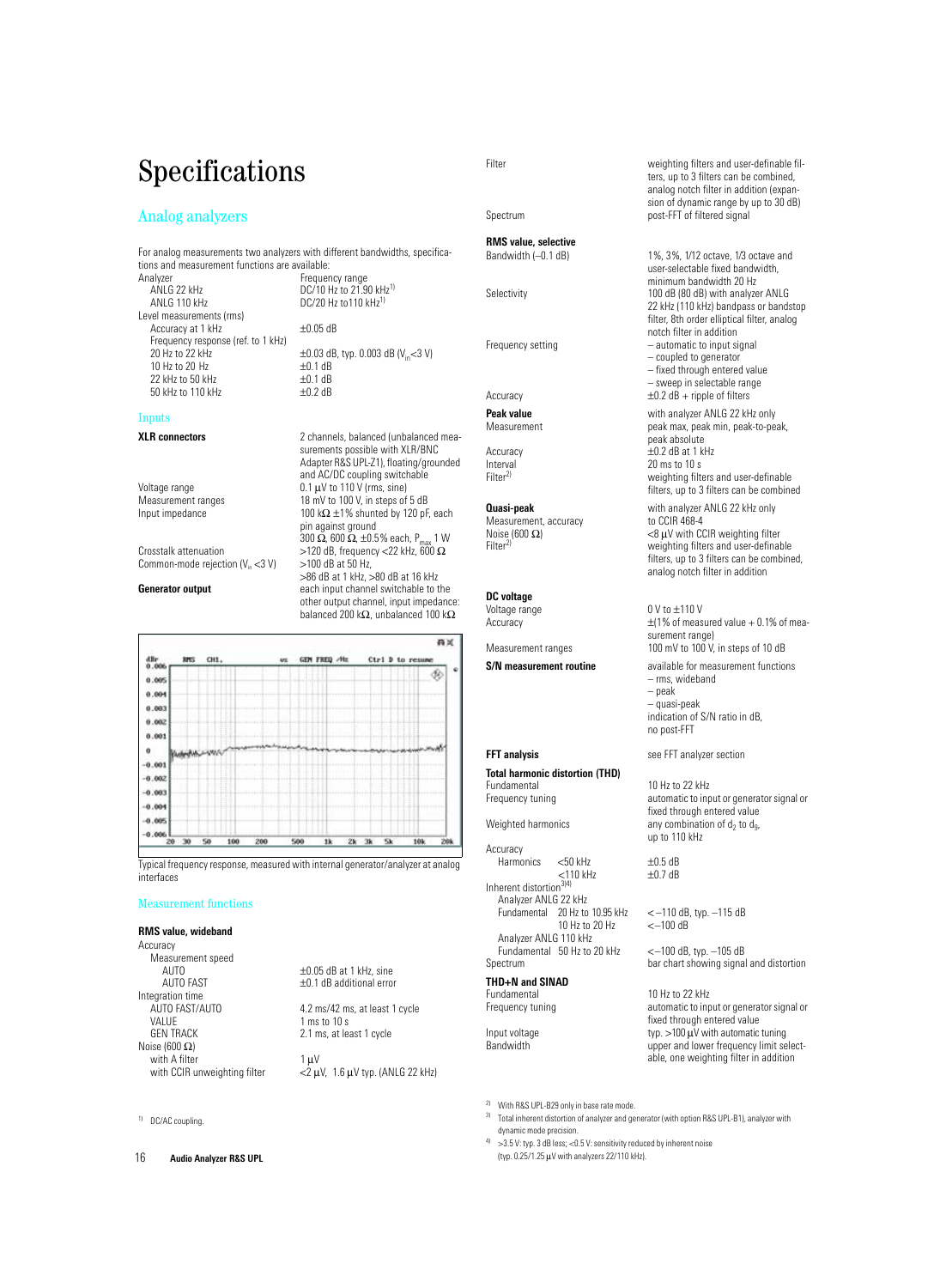| Accuracy<br>Bandwidth                                                                    | <50 kHz<br><100 kHz                     |                                          | $\pm 0.5$ dB<br>$\pm 0.7$ dB                                                                                                                        |  |
|------------------------------------------------------------------------------------------|-----------------------------------------|------------------------------------------|-----------------------------------------------------------------------------------------------------------------------------------------------------|--|
| Inherent distortion <sup>1)</sup>                                                        |                                         |                                          |                                                                                                                                                     |  |
| Analyzer ANLG 22 kHz<br>Bandwidth 20 Hz to 21.90 kHz                                     |                                         |                                          | typ. -110 dB at 1 kHz, 2.5 V<br>$<-105$ dB +2 $\mu$ V <sup>2)</sup><br>typ. -108 dB +1.5 uV                                                         |  |
| Analyzer ANLG 110 kHz<br>Bandwidth 20 Hz to 22 kHz                                       |                                         | 20 Hz to 110 kHz                         | $\leftarrow$ 95 dB + 2.5 $\mu$ V, typ. -100 dB +1.75 $\mu$ V<br><-88 dB + 5 $\mu$ V, typ. -95 dB + 3.5 $\mu$ V                                      |  |
| Spectrum                                                                                 |                                         |                                          | post-FFT of filtered signal                                                                                                                         |  |
| <b>Modulation factor (MOD DIST)</b><br>Measurement method<br>Frequency range             |                                         |                                          | selective to DIN IEC 268-3<br>30 Hz to 2700 Hz<br>lower frequency<br>upper frequency $8 \times$ LF to 100 kHz <sup>3)</sup>                         |  |
| Accuracy                                                                                 |                                         |                                          | $\pm 0.50$ dB                                                                                                                                       |  |
| Inherent distortion <sup>4)</sup><br>Upper frequency 4 kHz to 15 kHz<br>15 kHz to 20 kHz |                                         |                                          | $<-96$ dB ( $-90$ dB), typ. $-103$ dB<br>$<-96$ dB $(-85$ dB)                                                                                       |  |
| Spectrum                                                                                 |                                         |                                          | bar chart showing signal and distortion                                                                                                             |  |
| Difference frequency distortion (DFD)<br>Measurement method<br>Frequeny range            |                                         |                                          | selective to DIN IEC 268-3 or 118<br>difference frequency 80 Hz to 2 kHz<br>center frequency 200 Hz to 100 kHz <sup>5)</sup>                        |  |
| Accuracy<br>Inherent distortion <sup>6)</sup>                                            |                                         | DFD d <sub>2</sub><br>DPD d <sub>3</sub> | ±0.50 dB, center frequency <20 kHz<br><-112 dB, typ. -125 dB<br><-96 dB, typ. -105 dB                                                               |  |
| Spectrum                                                                                 | bar chart showing signal and distortion |                                          |                                                                                                                                                     |  |
| <b>Wow and flutter</b><br>Measurement method                                             |                                         |                                          | with analyzer ANLG 22 kHz only<br>DIN/IEC, NAB, JIS,<br>2-sigma to IEC-386                                                                          |  |
| Weighting filter                                                                         |                                         | 0FF<br>0N                                | highpass 0.5 Hz, bandwidth 200 Hz<br>bandpass 4 Hz to IEC-386                                                                                       |  |
| Accuracy<br>Inherent noise                                                               |                                         |                                          | $\pm 3\%$<br><0.0005% weighted<br><0.001% unweighted                                                                                                |  |
| Spectrum                                                                                 |                                         |                                          | post-FFT of demodulated signal                                                                                                                      |  |
| Time domain display (WAVEFORM)<br>Trigger<br>Trigger level                               |                                         |                                          | rising/falling edge<br>$-200$ V to $+200$ V, interpolated between<br>samples                                                                        |  |
| Trace length<br>Standard mode<br>Compressed mode                                         |                                         |                                          | max. 7424 points<br>1- to 32-fold interpolation<br>2- to 1024-fold compression<br>(envelope for AGC measurement), with<br>analyzer ANLG 22 kHz only |  |
| Frequency $71$<br>Frequency range<br>Accuracy                                            |                                         |                                          | 20 Hz to 110 kHz<br>$\pm 50$ ppm                                                                                                                    |  |
| Phase $\frac{7}{2}$<br>Frequency range<br>Accuracy                                       |                                         |                                          | with analyzer 22 kHz only<br>20 Hz to 20 kHz<br>$\pm 0.5^{\circ}$                                                                                   |  |

Frequency range<br>Accuracy in seconds

**Group delay** <sup>7</sup> with analyzer 22 kHz only<br>Frequency range **1998** 20 Hz to 20 kHz  $\Delta \varphi / (\Delta f \times 360)$ , where  $\Delta \varphi$  = phase accuracy in  $\degree$ ,  $\Delta f$  = frequency step

- <sup>1)</sup> Total inherent distortion of analyzer and generator (with option R&S UPL-B1), analyzer with dynamic mode precision.
- At full-scale level of measurement range ( $<-100$  dB + 2  $\mu$ V with auto range), <–100 dB for input voltage >3.5 V.
- <sup>3)</sup> For upper frequency >20 kHz, the bottom limit of lower frequency is reduced.
- 4) Input voltage >200 mV, typical values apply between 0.5 V and 3.5 V. Lower frequency >200 Hz, values in ( ) for lower frequency <200 Hz. Dynamic mode precision; level ratio LF:UF = 4:1.
- $5)$  For center frequencies > 20 kHz the bottom limit of the difference frequency is reduced.
- $6$ ) Input voltage >200 mV, typical values apply between 0.5 V and 3.5 V, dynamic mode precision (at DFD d2), center frequency 7 kHz to 20 kHz.
- $7)$  With measurement functions RMS, FFT and THD+N only, accuracy applies to 8k FFT with zoom factor 2, Rife-Vincent-2 window; S/N ratio >70 dB.

**Polarity test**

Measurement polarity of unsymmetrical input signal<br>Display  $\text{POL} - \text{POL}$  $+$ POL,  $-$ POL

### Analog generators

An 18-bit ∆Σ D/A converter is used for analog signal generation. The characteristics of the basic generator can be improved and extended with a lowdistortion RC oscillator (Low Distortion Generator R&S UPL-B1): – sine with reduced distortion – frequency range up to 110 kHz

**Outputs** 

XLR connectors, 2 channels, floating, balanced/unbalanced switchable, shortcircuit-proof; max. current <120 mA with external feed

### **Balanced**

### **Unbalanced**

Source impedance  $5 \Omega$ <br>Load impedance  $>200 \Omega$ Load impedance

### Signals

**Sine**<br>Frequency range Frequency accuracy  $\pm$ 50 ppm<br>
Level accuracy  $\pm$ 0.1 dB at 1 kHz Level accuracy Frequency response (ref. to 1 kHz)  $20 \text{ Hz}$  to  $20 \text{ kHz}$   $+0.05 \text{ dB}$ Inherent distortion THD+N Measurement bandwidth<br>20 Hz to 22 kHz 20 Hz to 100 kHz Sweep parameters frequency, level

## **Sine (with low distortion generator option)**<br>Frequency range 10 Hz to 110 kHz

Frequency range 10 Hz to 110 kHz<br>Frequency accuracy to the H0.5% at 15°C to 30°C Frequency accuracy Level accuracy  $\pm 0.1$  dB at 1 kHz Frequency response (ref. to 1 kHz)  $20$  Hz to 20 kHz  $\pm 0.05$  dB<br>10 Hz to 110 kHz  $\pm 0.1$  dB 10 Hz to 110 kHz<br>Harmonics

Inherent distortion (THD) Fundamental 1 kHz,  $1 \times 10 \times 100 \times 120$  dB typ. 20 Hz to 7 kHz <–105 dB 7 kHz to 20 kHz

Inherent distortion  $(THD+N)^{8}$ <br>Fundamental 1 kHz, 2.5 V -110 dB typ. 22 kHz Fundamental 1 kHz,  $2.5 \text{ V}$  -110 dB typ. 20 Hz to 20 kHz <–100 dB +2 µV 22 kHz Sweep parameters frequency, level

Voltage 0.1 mV to 20 V (rms, sine, open-circuit) Crosstalk attenuation  $>115$  dB, frequency <20 kHz<br>Source impedance typ.  $10 \Omega$ ,  $200 \Omega(150 \Omega)$  with typ. 10  $\Omega$ , 200  $\Omega(150 \Omega)$  with R&S UPL-U3) ± 0.5%, 600 Ω ± 0.5% Load impedance  $>400 \Omega$  (incl. source impedance)<br>Output balance  $>75$  dB at 1 kHz,  $>60$  dB at 20 kH.  $>$ 75 dB at 1 kHz,  $>$ 60 dB at 20 kHz

Voltage 0.1 mV to 10 V (rms, sine, open-circuit)<br>Crosstalk attenuation 5115 dB, frequency <20 kHz  $>$ 115 dB, frequency <20 kHz<br>5  $\Omega$ 

 $2$  Hz to 21.75 kHz<br> $\pm 50$  ppm

 $<-94$  dB, typ.  $-98$  dB<br> $<-86$  dB

±0.75% at 5°C to 45°C

typ.  $<-115$  dB  $(<-120$  dB at 1 kHz), measurement bandwidth 20 Hz to 20 kHz, voltage 1 V to 5 V

 $<-88$  dB  $+5 \mu V$ 

8) Total inherent distortion of analyzer and generator, analyzer with dynamic mode precision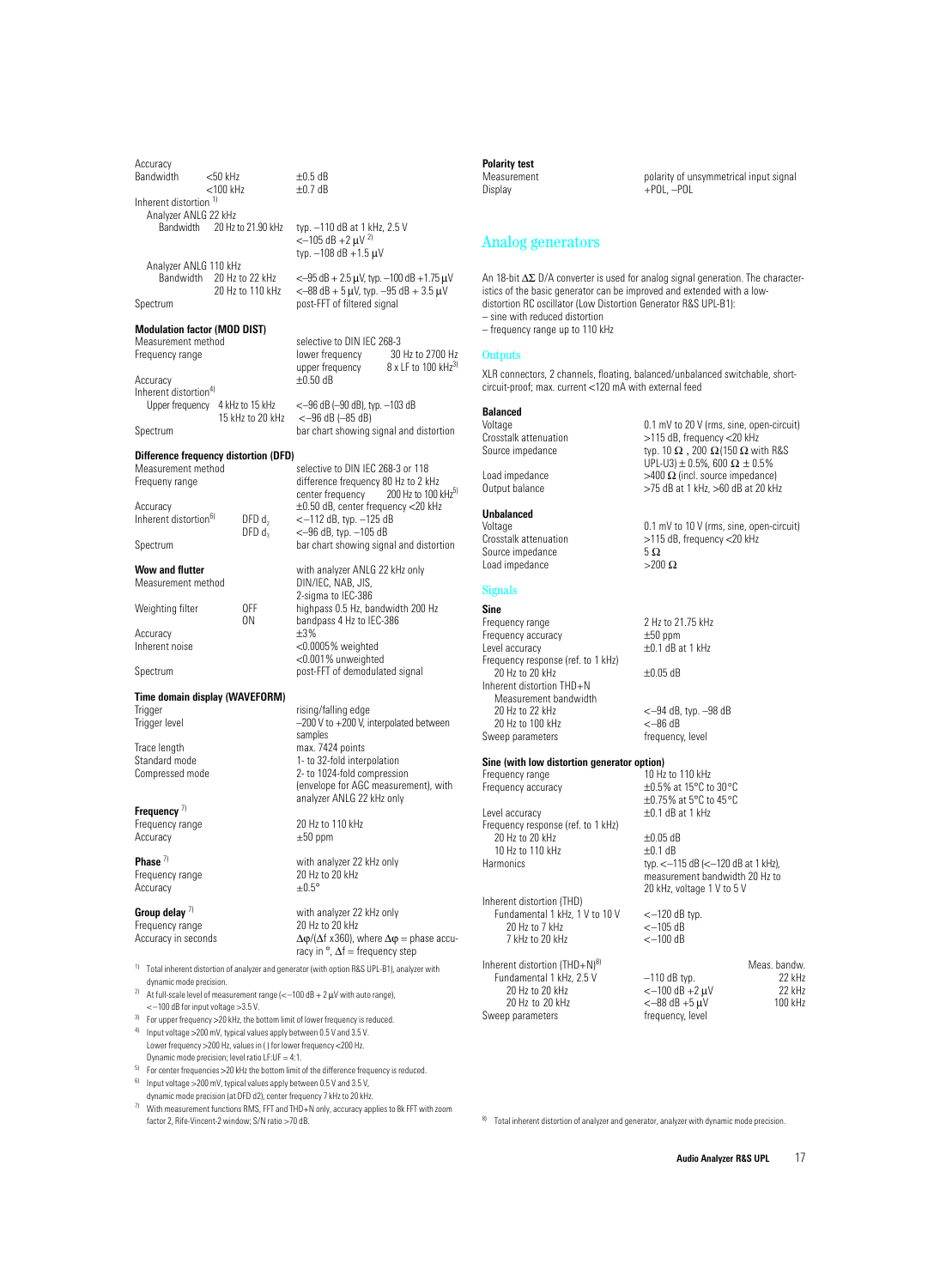

 $<$ -84 dB (typ.  $-90$  dB), level ratio LF:UF = 4:1

spacing

each line

– level and frequency selectable for

– phase of each component optimized for minimum crest factor – phase of each component or

quency domain), distribution: white, pink, 1/3 octave, defined by file; crest factor selectable (with R&S UPL-B6)

burst time up to 60 s, 1-sample res.

burst frequency, level, time, interval

reproduction of audio files (mono), duration approx. 10 s per Mbyte RAM<br>48 kHz

burst level (0 with sine<sup>2</sup> burst)

crest factor selectable (with R&S UPL-B6)

Typical spectrum of low distortion generator at 1 kHz, 1 V

**MOD DIST** for measuring the modulation distortion<br>Frequency range lower frequency 30 Hz to 2700 Hz Frequency range lower frequency 30 Hz to 2700 Hz upper frequency Level ratio (LF:UF)  $\begin{array}{ccc} \n\text{selectable from 10:1 to 1:1} \\
\text{Level accuracy} & \pm 0.5 \text{ dB}\n\end{array}$ Level accuracy Inherent distortion <–94 dB (typ. –100 dB) at 7 kHz, 60 Hz

Sweep parameters values of the upper frequency, level

**DFD DFD** for measuring the difference tone<br>Frequency range difference freq. 80 Hz to 2 kHz Frequency range center frequency 200 Hz to 20.75 kHz Level accuracy  $\pm 0.5$  dB Inherent distortion<sup>1)</sup> DFD  $d_2$   $\leq -114$  dB, typ.–120 dB DFD  $d_3$   $\leq -92$  dB, typ.  $-100$  dB Sweep parameters center frequency, level

**Multi-sine** Frequency range 2.93 Hz to 21.75 kHz Frequency spacing adjustable from 2.93 Hz Frequency resolution <0.01% or matching FFT frequency

Dynamic range 100 dB, referred to total peak value Characteristics Mode 1 1 to 17 spectral lines

Mode 2 1 to 7400 spectral lines (noise in fre-

### **Sine burst, sine2 burst**

Burst time 1 sample up to 60 s, 1-sample resolution<br>
1 burst time up to 60 s, 1-sample res. Low level **Low** level **Low** level, absolute or relative to

Bandwidth 21.75 kHz (elliptical filter)<br>Sweep parameters burst frequency, level, time

**Noise** Distribution Gaussian, triangular, rectangular

### **Arbitrary waveform loaded from file**

File format<br>TTF (internal)\* \*.TTF (internal) memory depth max. 16 k

### Clock rate Bandwidth 21.75 kHz (elliptical filter)

1) Center frequency >5 kHz, difference frequency <1 kHz; DFD d2 –100 dB (typ.) with DC offset. 2) With R&S UPL-B29 only in base rate mode.

**Polarity test signal**

Sine2 burst with following characteristics: Frequency 1.2 kHz<br>On-time 1 cycle On-time 1 cycle (0.8333 ms)<br>Interval 2 cycles (1.6667 ms) 2 cycles (1.6667 ms)

## **FM signal**<br>Carrier frequency

Modulation frequency 1 mHz to 21.<br>Modulation 0% to 100% **Modulation** 

### **AM signal**

Carrier frequency 2 Hz to 21.75 kHz<br>Modulation frequency 1 mHz to 21.75 kHz Modulation frequency 1 mHz to 21.<br>Modulation 0% to 100% Modulation

## **DC voltage**

Accuracy

Accuracy

2 Hz to 21.75 kHz<br>1 mHz to 21.75 kHz

 $0 \vee$  to  $\pm 10 \vee (\pm 5 \vee$  unbalanced), sweep possible<br>±2%

**DC offset<sup>3)</sup>**  $0 \lor$  to  $\pm 10.0 \lor (\pm 5 \lor$  unbalanced)<br>Accuracy  $+2\%$ Residual offset <1% of rms value of AC signal

synchronous to DAI or DARS

able formats at all inputs

AES3 or IEC-958 as well as user-defin-

### Digital analyzer (option R&S UPL-B2 or -B29)

Frequency limits specified for measurement functions apply to a sampling rate of 48 kHz. For other sampling rates limits are calculated according to the formula:  $f_{\text{new}} = f_{\text{48 kHz}}$  x sampling rate/48 kHz.

### Inputs

Balanced input  $XLR$  connector, transformer coupling<br>Impedance  $110 \Omega$ Impedance<br>Level (V<sub>oo</sub>) min. 200 mV, max. 12 V<br>BNC, grounded Unbalanced input BNC,<br>Impedance 75  $\Omega$ Impedance  $Level (V_{PP})$  min. 100 mV, max. 5 V<br>tical input TOSLINK Optical input 1, 2 or both<br>8 to 24 Audio bits<br>Clock rate 35 kHz to 55 kHz with R&S UPL-B2 or R&S UPL-B29 in base rate mode 35 kHz to 106 kHz with R&S UPL-B29 in high rate mode

Format **professional and consumer format to** 

Measurement functions

All measurements at 24 bit, full scale

### **RMS value, wideband**

| up to 0.5 times the clock rate            |  |
|-------------------------------------------|--|
|                                           |  |
| $\pm 0.1$ dB                              |  |
| $\pm 0.01$ dB                             |  |
| $\pm 0.001$ dB                            |  |
|                                           |  |
| 4.2 ms/42 ms, at least 1 cycle            |  |
| $1 \text{ ms}$ to $10 \text{ s}$          |  |
| 2.1 ms, at least 1 cycle                  |  |
| weighting filters and user-definable fil- |  |
| ters, up to 3 filters can be combined     |  |
| post-FFT of filtered signal               |  |
|                                           |  |

No DC offset for signal generation with Low Dist ON. With DC offset the AC voltage swing will be reduced; specified inherent distortion values apply to DC offset  $= 0$ .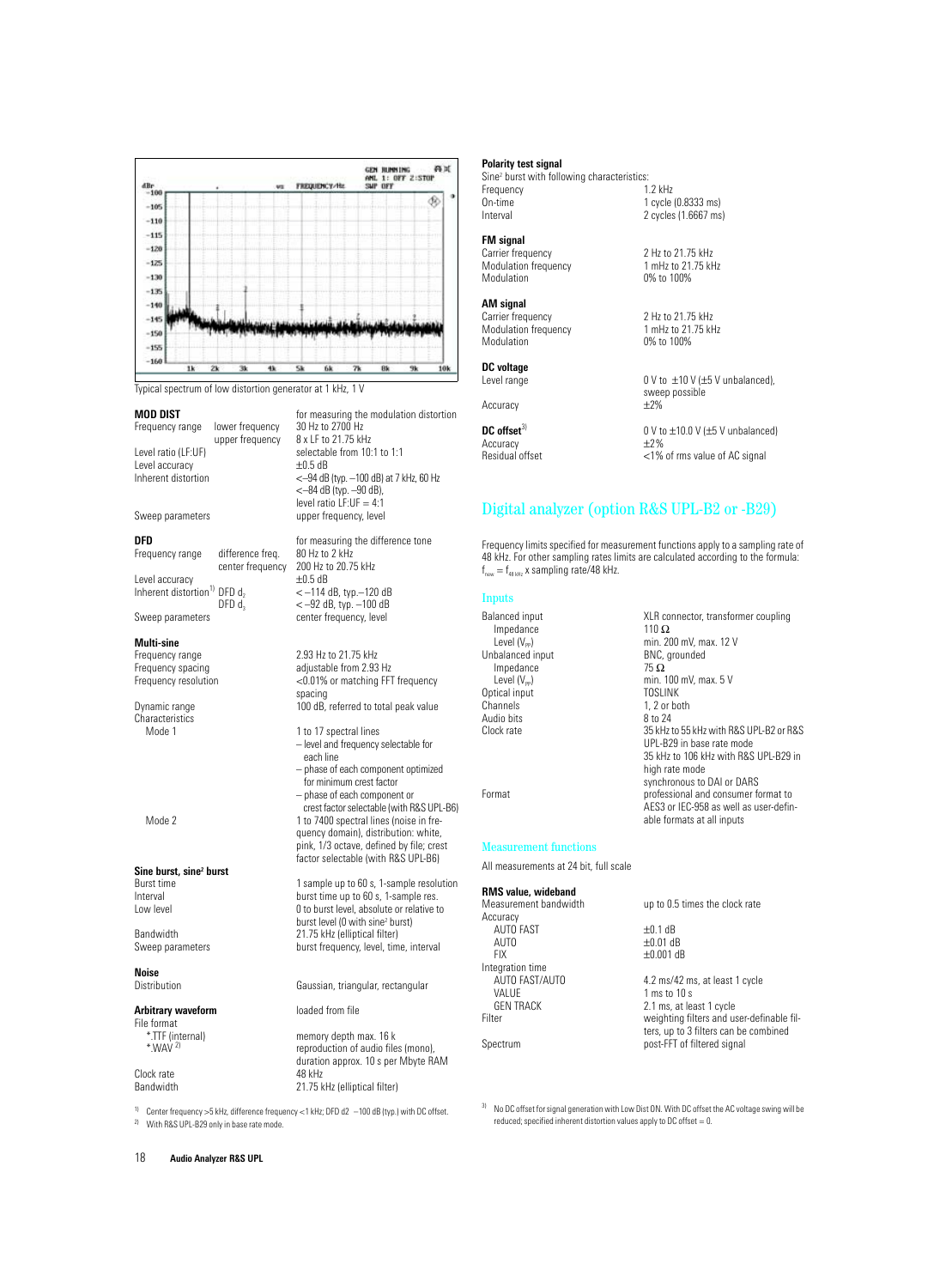**RMS value, selective**<br>Bandwidth (-0.1 dB)

**Peak value**

**Quasi-peak** Measurement, accuracy to CCIR 468-4<br>Filter<sup>1)</sup> weighting filte

**DC voltage** Measurement range  $0$  to  $\pm$ FS<br>Accuracy  $+1\%$ Accuracy

# **Total harmonic distortion (THD)**

Accuracy Inherent distortion<sup>2)</sup> Fundamental 42 Hz to 21.90 kHz <–130 dB 24 Hz to 42 Hz 12 Hz to 24 Hz <–88 dB

## **THD+N and SINAD**

### Accuracy  $\pm 0.3$  dB Inherent distortion<sup>2)</sup><br>Bandwidth 20 Bandwidth 20 Hz to 21.90 kHz<br>Fundamental 28 Hz to 21.90 kHz  $28$  Hz to 21.90 kHz  $\leftarrow$  -126 dB<br>24 Hz to 28 Hz  $\leftarrow$  -109 dB 24 Hz to 28 Hz  $<-109$  dl<br>20 Hz to 24 Hz  $<-96$  dB 20 Hz to 24 Hz

## **Modulation factor (MOD DIST)**

Frequency range Lower frequency<br>
Upper frequency<br>
Upper frequency<br>
38 x LF<sup>3)</sup> to 21.25 kHz Accuracy Inherent distortion<sup>2)</sup><br>Level LF:UF 1:1 Level LF:UF 1:1  $<-133$  dB<br>4:1  $<-123$  dB

1%, 3%, 1/12 octave, 1/3 octave and user-selectable fixed bandwidth, min. bandwidth 20 Hz Selectivity 100 dB, bandpass or bandstop filter, 8th order elliptical filter Frequency setting  $-$  automatic to input signal – coupled to generator – fixed through entered value – sweep in selectable range Accuracy  $\pm 0.2$  dB + ripple of filters

peak max, peak min, peak-to-peak, peak absolute Accuracy  $\pm 0.2$  dB at 1 kHz<br>Interval 20 ms to 10 s Interval 20 ms to 10 s<br>Filter<sup>11</sup> weighting filter weighting filters and user-definable filters, up to 3 filters can be combined

> weighting filters and user-definable filters, up to 3 filters can be combined

**S/N** measurement routine available for measurement functions: – rms, wideband – peak, quasi-peak indication of S/N ratio in dB, no post-FFT **FFT analysis** see FFT analyzer section

10 Hz to 21.90 kHz Frequency tuning **Exercise 20** automatic to input or generator signal or fixed through entered value Weighted harmonics any combination of  $d_2$  to  $d_9$ up to  $21.90$  kHz<br> $\pm 0.1$  dB

Spectrum bar chart showing signal and distortion

10 Hz to 21.90 kHz Frequency tuning **Example 20** automatic to input or generator signal or fixed through entered value Stopband range fundamental  $\pm 28$  Hz, max. up to 2nd harmonic Bandwidth upper and lower frequency limit selectable, one weighting filter in addition

Spectrum post-FFT of filtered signal

selective to DIN IEC 268-3

 $8 \times LF^{3}$  to 21.25 kHz<br> $\pm 0.2$  dB  $4:1$   $<-123$  dB<br>10:1  $\leq -115$  dB  $<-115$  dB

Spectrum bar chart showing signal and distortion

<sup>1)</sup> With R&S UPL-B29 only in base rate mode.<br><sup>2)</sup> Tetal inherent distantion of positions and no

Total inherent distortion of analyzer and generator.

<sup>3)</sup> Fixed frequency, independent of sampling rate.

## **Difference frequency distortion (DFD)**

Frequency range Difference frequency 80 Hz to 2 kHz<sup>3)</sup><br>Center frequency 200 Hz to 20.90 kHz Center frequency  $200 \text{ Hz}$  to  $200 \text{ Hz}$  to  $+0.2 \text{ dB}$  $\frac{\pm 0.2 \text{ dB}}{\text{Inherent distortion}^2}$  DFD d,  $\leq -130 \text{ dB}$ Inherent distortion<sup>2)</sup> DFD  $d_2$ <br>DFD  $d_3$ 

**Wow and flutter** Accuracy<br>Inherent noise

## **Time domain display (WAVEFORM)**<br>Trigger

### **Frequency4)**

Accuracy  $\pm 50$  ppm **Phase**4)

Accuracy **Group delay**4)

**Polarity test**

selective to DIN IEC 268-3 or 118  $<-130$  dB

Spectrum **bar chart showing signal and distortion** 

Measurement method<br>
Weighting filter
OFF
BREE Resources Alaphass
0.5 Hz, bandwidth
200 Hz
0.5 Hz, bandwidth
200 Hz
0.5 Hz, bandwidth
200 Hz
1 OFF highpass 0.5 Hz, bandwidth 200 Hz<br>ON handpass 4 Hz to IFC-386 bandpass 4 Hz to IEC-386<br> $\pm 3\%$ <0.0003% weighted <0.0008% unweighted Spectrum post-FFT of demodulated signal

Trigger rising/falling edge<br>Trigger level end and the control of FS to +1 FS, int  $-1$  FS to  $+1$  FS, interpolated between samples Trace length max. 7424 points<br>
Standard mode 1-to 32-fold inter Standard mode<br>
Compressed mode<br>
22- to 1024-fold compression of the same state of the 32- to 1024-fold compression<br>
23- to 1024-fold compression 32- to 1024-fold compression (envelope for AGC measurement)

Frequency range 20 Hz to 20 kHz

Frequency range 20 Hz to 20 kHz<br>Accuracy + 0.5°

Frequency range 20 Hz to 20 kHz<br>Accuracy in seconds  $\Delta \varphi/(\Delta f \times 360)$ ,  $\Delta \varphi / (\Delta f \times 360)$ , where  $\Delta \varphi =$  phase accuracy in  $\degree$ ,  $\Delta f$  = frequency step

Measurement polarity of unsymmetrical input signal<br>Display  $\text{POL} - \text{POL}$  $+$ POL,  $-$ POL

### Digital generator (option R&S UPL-B2 or -B29)

Frequency limits specified for the signals apply to a sampling rate of 48 kHz. For other sampling rates limits are calculated according to the formula:  $f_{\text{new}} = f_{\text{48 kHz}}$  x sampling rate/48 kHz.

### **Outputs**

| Balanced output                            | XLR connector, transformer coupling                            |
|--------------------------------------------|----------------------------------------------------------------|
| Impedance                                  | 110 $\Omega$ , short-circuit-proof<br>0 V to 8 V, in 240 steps |
| Level (V <sub>PP</sub> into 110 $\Omega$ ) |                                                                |
| Accuracy                                   | $\pm$ 1 dB (rms)                                               |
| Unbalanced output                          | BNC, transformer coupling                                      |
| Impedance                                  | 75 $\Omega$ , short-circuit-proof                              |
| Level (V <sub>PP</sub> into 75 $\Omega$ )  | 0 V to 2 V, in 240 steps                                       |
| Accuracy                                   | $±1$ dB (rms)                                                  |
| Optical output                             | TOSLINK                                                        |
| Channels                                   | 1, 2 or both                                                   |
| Audio bits                                 | 8 to 24                                                        |
| Clock rate                                 | 35 kHz to 55 kHz with R&S UPL-B2 or                            |
|                                            | R&S UPL-B29 in base rate mode                                  |
|                                            | 35 kHz to 106 kHz with R&S UPL-B29 in                          |
|                                            | high rate mode                                                 |
|                                            | internal: generator clock or synchroniza-                      |
|                                            | tion to analyzer                                               |
|                                            | external: synchronization to word clock                        |
|                                            | input, video sync, DARS, 1024 kHz                              |
| Format                                     | professional and consumer format to                            |
|                                            | AES3 or IEC-958 as well as user-                               |
|                                            | definable formats at all outputs                               |
|                                            |                                                                |

4) Only for measurement functions RMS, FFT and THD+N, accuracy applies to 8k FFT with zoom factor 2, Rife-Vincent-2 window; S/N ratio >70 dB. Phase and group delay in high rate mode only with RMS without filter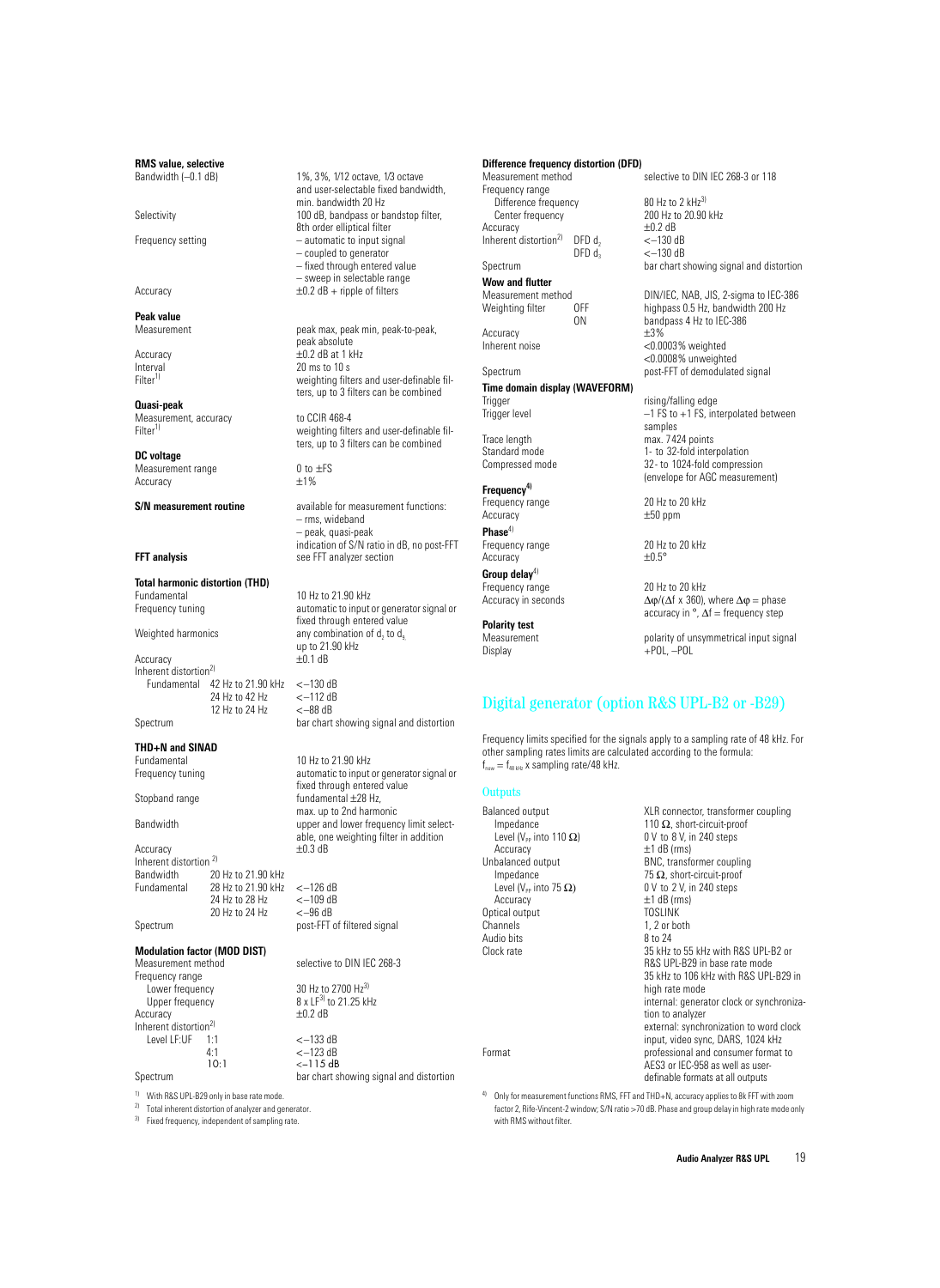### Signals

All signals with 24 bit, full scale

### **General characteristics**

Level resolution  $2^{-24}$ <br>Audio bits 8 to

Level  $2^{-24}$  FS to 1 FS

### **Sine**

Frequency range  $2 \text{ Hz}^{11}$  to 21.90 kHz<br>Total harmonic distortion (THD)  $\leq -133 \text{ dB}$ Total harmonic distortion (THD)  $\le$  -133 dB<br>Sweep parameters frequency, level Sweep parameters

Frequency range Lower frequency  $30^{11}$  to 2700 Hz<sup>11</sup> Inherent distortion $^{2)}$ Level LF:UF 1:1 <-133 dB<br>4:1 <-123 dB 10:1 <-115 dB<br>Sweep parameters upper freq

Frequency range Difference frequency 80 Hz to 2 kHz<sup>1)</sup><br>Center frequency 200 Hz<sup>1)</sup> to 20.9 Inherent distortion<sup>2</sup><br>DFD  $d_2$  $DFD \, d_2$   $\leq -130 \, dB$ <br> $\leq -130 \, dB$ DFD  $d_3$   $\le$  -130 dB<br>Sweep parameters center freq

**Multi-sine**<br>Frequency range

Dynamic range Characteristics<br>Mode 1

**Sine burst, sine2 burst**

**Noise**

<sup>1)</sup> Fixed frequency, independent of sampling rate

2) Total inherent distortion of analyzer and generator.

8 to 24 bits, LSB rounded off Dither **for sine**, stereo sine, DFD and MOD DIST in high rate mode for sine only Distribution Gaussian, triangular, rectangular Frequency accuracy  $±50$  ppm (internal clock), ±1 ppm relative to clock rate Frequency offset for sine, stereo sine, DFD and MOD DIST 0 or +1000 ppm DC offset  $0$  to  $\pm$ 1 FS adjustable

**MOD DIST MOD DIST** for measuring the modulation distortion

Upper frequency  $8 \times LF^{1}$  to 21.90 kHz Level ratio (LF:UF) selectable from 10:1 to 1:1

> 4:1 <–123 dB upper frequency, level

**DFD** for measuring the difference tone

200 Hz<sup>1)</sup> to 20.90 kHz

center frequency, level

Frequency range 2.93 Hz to 21.90 kHz<br>Frequency spacing adjustable from 2.93 Frequency spacing adjustable from 2.93 Hz<br>Frequency resolution  $<$  0.01% or matching FFT <0.01% or matching FFT frequency spacing<br>>133 dB

- 1 to 17 spectral lines – level and frequency selectable for each line – phase of each component optimized for minimum crest factor – phase of each component or crest factor selectable (with R&S UPL-B6)
- Mode 2 1 to 7400 spectral lines (noise in frequency domain), distribution: white, pink, 1/3 octave, defined by file; crest factor selectable (with R&S UPL-B6)

Burst time 1 sample up to 60 s, 1-sample resolution<br>1 burst time up to 60 s, 1-sample res. Interval burst time up to 60 s, 1-sample res.<br>
I ow level burst level absolute or referred 0 to burst level, absolute or referred to burst level (0 for sine<sup>2</sup> burst) Sweep parameters burst frequency, level time, interval

Distribution Gaussian, triangular, rectangular

**Arbitrary waveform** loaded from file

\*.TTF (internal) memory depth max. 16 k\*.<br>\*.WAV<sup>3)</sup> memory deproduction of audio file reproduction of audio files (mono), duration approx. 10 s per Mbyte RAM Clock rate sampling rate of generator

Sine2 burst with following characteristics: Frequency 1.2 kHz<sup>1)</sup><br>On-time 1 cycle On-time 1 cycle<br>
Interval 2 cycles 2 cycles

### **FM signal**

File format<br>\*.TTF (internal)

**Polarity test signal**

Carrier frequency  $2 Hz^{11}$  to  $21.9$  kHz<br>Modulation frequency  $1 \text{ mHz}^{11}$  to  $21.9$  kHz Modulation frequency<br>Modulation

## **AM signal**<br>Carrier frequency

Modulation frequency<br>Modulation

**DC voltage**

0 to  $\pm$ 1 FS, can be swept

AES3 or IEC-958

zero

0% to 100%

 $2 Hz^{1}$  to 21.9 kHz<br>1 mHz<sup>1)</sup> to 21.9 kHz

0% to 100%

### Digital audio protocol (option R&S UPL-B21)

**Generator**<br>Validity bit Validity bit **NONE, L, R, L+R**<br>Channel status data **numerally** mnemonic entry

User data loaded from file (max. 384 bits) or set to

**Analyzer** Display<br>Error indication example and Display block errors, sequence and R<br>Display block errors, sequence and Display block errors, sequence

Clock rate measurement<br>Channel status display

block errors, sequence errors, clock rate errors, preamble errors<br>50 ppm user-definable mnemonic display of data fields, predefined settings for professional and consumer format to AES3 or IEC-958, binary and hexadecimal format User bit display user-definable mnemonic display, block-synchronized

10 Hz to 21.75 kHz (sine to 110 kHz with

20 Hz to 21.75 kHz (110 kHz with

adjustable between −64 and +64 UI (corresp. to ±50% of frame)

option R&S UPL-B1)

 $f_A = 48$  kHz)<br>for balanced output

option R&S UPL-B1)<br>0 V to 20 V

mnemonic entry with user-definable masks, predefined masks for professional and consumer format to

## Jitter and interface test (option R&S UPL-B22)

**Generator**

Jitter injection

Waveform sine, noise<br>Frequency range 10 Hz to 21

Amplitude (peak-to-peak) 0 to 5 UI (corresp. to 0 to 800 ns at

Common mode signal Waveform sine<br>Frequency range 20 H

Amplitude  $(V_{PP})$ <br>Phase (output to reference)

Cable simulator 100 m typical audio cable

3) With R&S UPL-B29 only in base rate mode.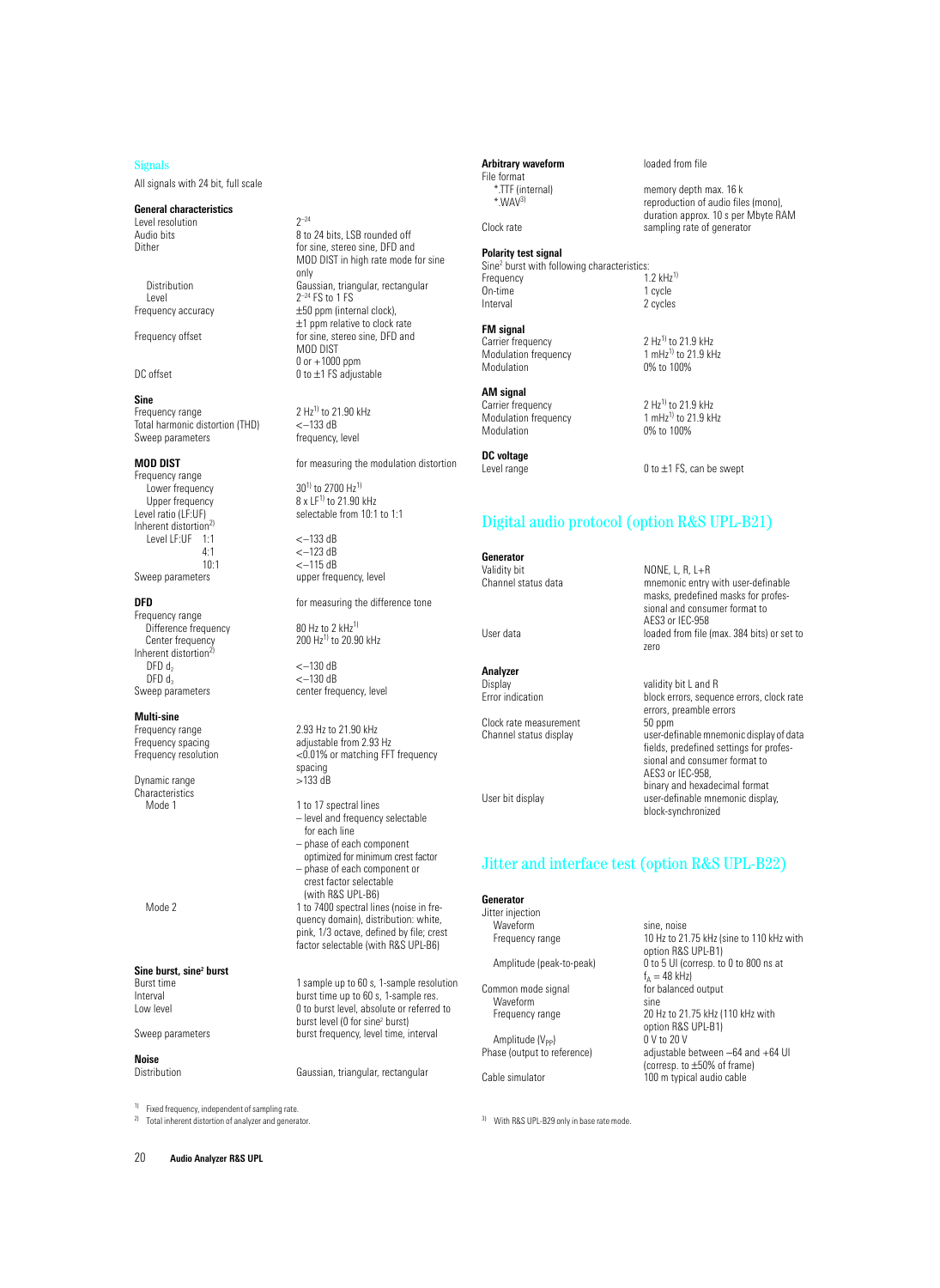### **Analyzer**

Input signal  $A$ mplitude (V<sub>PP</sub>) 0 V to 10 V<br>Clock rate 35 kHz to 5

Jitter measurement amplitude, frequency, spectrum

Measurement limit 200 ps (noise floor with 8k FFT)<br>Reclocking exampled with low-

Common mode test at balanced<br>Amplitude (V<sub>pp</sub>) 0 V to 30 V Amplitude (V<sub>PP</sub>) 0 V to 30 V<br>Frequency, spectrum 20 Hz to 110 kHz Frequency, spectrum<br>Phase (input to reference)

Delay (input to output)

### Coded Audio Signal Generation (option R&S UPL-B23)

For specifications, refer to data sheet PD 0757.6985, Multichannel audio measurements on surround sound decoders"

### FFT analyzer

Frequency range<br>Digital 48/96 kHz Dynamic range Noise floor<br>Digital



35 kHz to 55 kHz with R&S UPL-B2 35 kHz to 106 kHz with R&S UPL-B29

0.5 UI for up to 50 kHz

frame)<br>100  $\mu$ s to 500 ms

0 to 5 UI typ. for f <500 Hz, decreasing to

input signal sampled with low-jitter clock signal and available at reference output (XLR connector on rear)

−64 to +64 UI (corresp. to ±50% of



Typical noise floor of FFT analysis at analog inputs

### Filter

For all analog and digital analyzers. Up to 3 filters can be combined as required. All filters are digital filters with a coefficient accuracy of 32 bit floating point (exception: analog notch filter).

<sup>1)</sup> With/without analog notch filter

### **Weighting filters** – A weighting

| manduring means | <b>INVERTION</b>                   |
|-----------------|------------------------------------|
|                 | $-$ C message                      |
|                 | $-$ CCITT                          |
|                 | - CCIR weighted, unweighted        |
|                 | $-$ CCIR ARM                       |
|                 | $-$ deemphasis 50/15, 50, 75, J.17 |
|                 | - rumble weighted, unweighted      |
|                 | $-DC$ noise highpass               |
|                 | - IEC tuner                        |
|                 | - jitter weighted                  |
|                 |                                    |

### **User-definable filters**

8th order elliptical, type C (for highpass and lowpass filters also 4th order), passband ripple +0/–0.1 dB, stopband attenuation approx. 20 dB to 120 dB selectable in steps of approx. 10 dB (highpass and lowpass filters: stopband attenuation 40 to 120 dB).

| limit frequencies (-0.1 dB) selectable, |
|-----------------------------------------|
| stopband indicated                      |
| passband (-0.1 dB) selectable,          |
| stopband indicated                      |
| center frequency and width $(-0.1$ dB)  |
| selectable, stopband indicated          |
| center frequency selectable,            |
| bandwidth (-0.1 dB) indicated           |
| any 8th order filter cascaded from      |
| 4 biguads, defined in the z plane by    |
| poles/zeroes or coefficients            |
|                                         |

### **Analog notch filter**

For measurements on signals with high S/N ratio, this filter improves the dynamic range of the analyzer by up to 30 dB to 140 dB for analyzer 22 kHz, or 120 dB for analyzer 110 kHz (typical noise floor of FFT). The filter is also used for measuring THD, THD+N and MOD DIST with dynamic mode precision.

| Characteristics  | available in analog analyzers              |
|------------------|--------------------------------------------|
|                  | with measurement functions:                |
|                  | - rms, wideband                            |
|                  | - rms, selective                           |
|                  | - quasi-peak                               |
|                  | $-$ FFT analysis                           |
| Frequency range  | 10 Hz to 22.5 kHz center frequency (f.)    |
| Frequency tuning | - automatic to input signal                |
|                  | - coupled to generator                     |
|                  | - fixed through entered value              |
| Stopband         | typ. $>30$ dB, f, $\pm 0.5\%$              |
| Passband         | typ. $-3$ dB at 0.77 x f, and 1.3 x f,     |
|                  | typ. $+0/-1$ dB outside 0.5 x f, to 2 x f, |
|                  |                                            |

### Sweep

| <b>Generator sweep</b>                                                |                                                            |
|-----------------------------------------------------------------------|------------------------------------------------------------|
| Parameters                                                            | frequency, level,                                          |
|                                                                       | with bursts also interval and duration.                    |
|                                                                       | one- or two-dimensional                                    |
| Sweep                                                                 | linear, logarithmic, tabular,                              |
|                                                                       | single, continuous, manual                                 |
| Stepping                                                              | - automatic after end of measurement                       |
|                                                                       | - time delay (fixed or loaded table)                       |
| Analyzer sweep                                                        |                                                            |
| Parameters                                                            | frequency or level of input signal                         |
| Sweep                                                                 | single, continuous                                         |
| Trigger                                                               | - delayed (0 to 10 s) after input level or                 |
|                                                                       | input frequency variation, settling<br>function selectable |
|                                                                       | - time-controlled                                          |
|                                                                       |                                                            |
| Settling                                                              | for level, frequency, phase, distortion<br>measurements,   |
|                                                                       | settling function: exponential, flat or                    |
|                                                                       | averaging                                                  |
| Sweep speed                                                           |                                                            |
|                                                                       |                                                            |
| Two-channel rms measurement 20 Hz to 20 kHz, 30-point generator sweep |                                                            |
| logarithmic (frequency measurement switched off, Low Dist off).       |                                                            |

| with | <b>GEN TRACK</b> | 0.5s           |
|------|------------------|----------------|
|      | AUTO FAST        | 1 <sub>s</sub> |
|      | AUTO             | 2.5s           |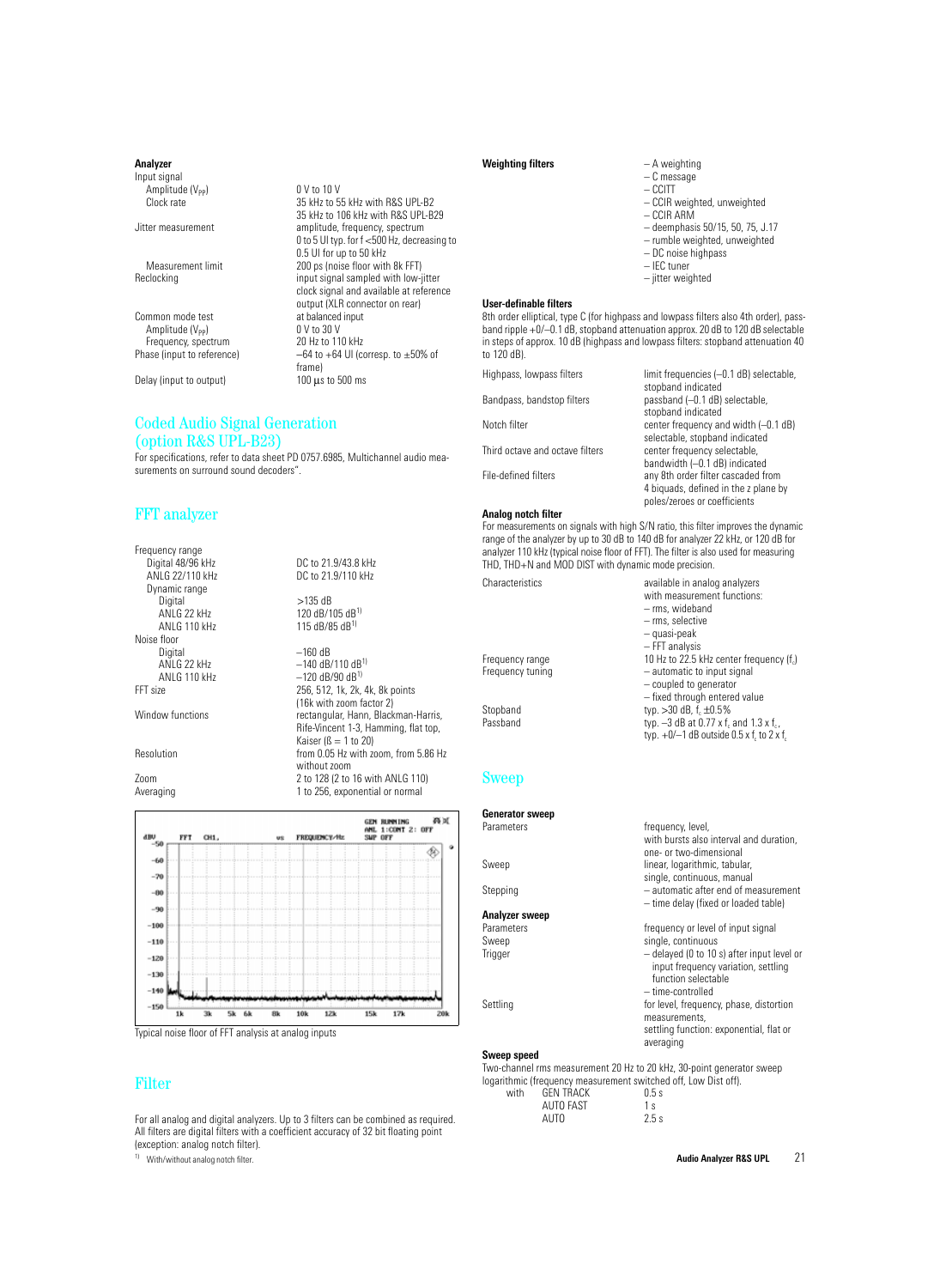### Display of results

### **Units**

| Level (analog)  | V. dBu. dBV. W. dBm.                                           |
|-----------------|----------------------------------------------------------------|
|                 | difference ( $\Delta$ ), deviation ( $\Delta\%$ ) and          |
|                 | ratio (without dimension, %, dBr)                              |
|                 | to reference value                                             |
| Level (digital) | FS. %FS. dBFS. LSBs                                            |
|                 | deviation ( $\Delta\%$ ) or ratio (dBr)                        |
|                 | to reference value                                             |
| Distortion      | % or dB, referenced to signal amplitude,                       |
|                 | THD and THD+N in all available level                           |
|                 | units (absolute or relative to selectable                      |
|                 | reference value)                                               |
| Frequency       | Hz, difference ( $\Delta$ ), deviation ( $\Delta\%$ ) and      |
|                 | ratio (as quotient f/f <sub>rete</sub> 1/3 octave,             |
|                 | octave or decade) to reference value                           |
|                 | (entered or stored, current generator fre-                     |
|                 | quency)                                                        |
| Phase           | $\degree$ , rad, difference ( $\triangle$ ) to reference value |
|                 | (entered or stored)                                            |

Reference value (level): Fixed value (entered or stored).

Current value of a channel or generator signal: permits direct measurement of gain, linearity, channel difference, crosstalk. In sweep mode, traces (other trace or loaded from file) can be used as a reference too.

| Graphical display of results |                                           |
|------------------------------|-------------------------------------------|
| Monitor (not R&S UPL66)      | 8.4" LCD, colour                          |
| Display modes                | - display of any sweep trace              |
|                              | - display of trace groups                 |
|                              | - bargraph display with                   |
|                              | min./max. values                          |
|                              | - spectrum, also as waterfall display     |
|                              | $-$ list of results                       |
|                              | - bar charts for THD and                  |
|                              | intermodulation measurements              |
| Display functions            | – autoscale                               |
|                              | $-$ X-axis zoom                           |
|                              | - full-screen and part-screen mode        |
|                              | - 2 vertical.1 horizontal cursor line     |
|                              | - search function for max. values         |
|                              | - marker for harmonics (spectrum)         |
|                              | - user-labelling for graphs               |
|                              | - change of unit and scale also           |
|                              | possible for loaded traces                |
| <b>Test reports</b>          |                                           |
| <b>Functions</b>             | - screen copy to printer, plotter or file |
|                              | (PCX, HPGL, Postscript)                   |
|                              | - lists of results                        |
|                              | - sweep lists                             |
|                              | - tolerance curves                        |
|                              | - list of out-of-tolerance values         |
|                              | - equalizer traces                        |
| Printer driver               | supplied for approx. 130 printers         |
| Plotter language             | HP-GL                                     |
| Interfaces                   | 2 x RS-232-C, Centronics,                 |
|                              | IEC 625 (option R&S UPL-B4)               |
|                              |                                           |
| <b>Storage functions</b>     | - instrument settings, optionally with    |
|                              | measured values and curves                |
|                              | $-$ spectra                               |
|                              | - sweep results                           |
|                              | - sweep lists                             |
|                              | - tolerance curves                        |
|                              | - equalizer traces                        |
|                              |                                           |
| <b>Remote control</b>        | via IEC 625-2 (IEEE 488) and RS-232;      |
|                              | commands largely to SCPI                  |
|                              | (option R&S UPL-B4)                       |

### Audio monitor (option R&S UPL-B5)

**Headphone connector** 6.3 mm jack<br>Output voltage (U<sub>e</sub>) max. 8 V Output voltage  $(U_p)$  max. 8 V<br>Output current  $(I_p)$  max. 50 mA Output current  $(I_p)$ <br>Source impedance 10  $\Omega$ , short-circuit-proof Recommended headphone impedance 600 Ω

### Extended analysis functions (option R&S UPL-B6)

256, 512, 1k, 2k, 4k, 8k points

2 to 20 times fundamental<br>selectable

crest factor or phase of each component selectable

 $±1.0$  dB (IEC 1260, class 0)

 $0$  to  $360^\circ$  (same frequency in both chan-

and digital 48 kHz

response, rub & buzz and polarity<sup>1)</sup><br>10 Hz to 110 kHz

## **Coherence and transfer functions** can be displayed simultaneously<br>Frequency range **can be be conserved DC** to 21.9 kHz

Frequency range DC to 21.9 kHz<br>Frequency resolution From 5.86 Hz Frequency resolution from 5.86<br>Averaging 2 to 2048 Averaging<br>FFT length

### **Rub & buzz measurement** simultaneous measurement of frequency

Frequency range<br>Tracking highpass filter Lower/upper frequency limit Measurement time (200 Hz to 20 kHz, 200 points log.) 2 s

## **Multi-sine generator function** extended functions<br>Mode 1 crest factor or phase

Mode 2 crest factor selectable

### **Third octave analysis** for analyzer ANLG 22 kHz

Number of third octaves 32<br>Frequency range 32 Hz to 22 kHz Frequency range Level accuracy Center frequency<br>
22 Hz to 22 kHz<br>  $\pm$ 1.0 dB<br>  $\pm$ 1.0 dB

## **Stereo sine** in digital generator only<br>
Frequency range **in the Step 2 Hz**<sup>2</sup> to 21.9 kHz

Frequency range Frequency adjustable for each channel<br>
Phase 0 to 360° (same frequency in

Level **Level adjustable** for each channel or

Sweep parameters **frequency and level of channel 1** 

**Other functions** under development

### Hearing aids test accessories (option R&S UPL-B7)

Consisting of acoustic test chamber, acoustic 2 cm<sup>3</sup> coupler, various battery adapters, connecting cables, software for measurements to IEC60118 and ANSI S3.22.<br>Additionally required options R&S UPL-B5 and R&S UPL-B10

nels)

channel ratio 2/1

1) With R&S UPL-B29 only in base rate mode.

2) Fixed frequency independent of clock rate.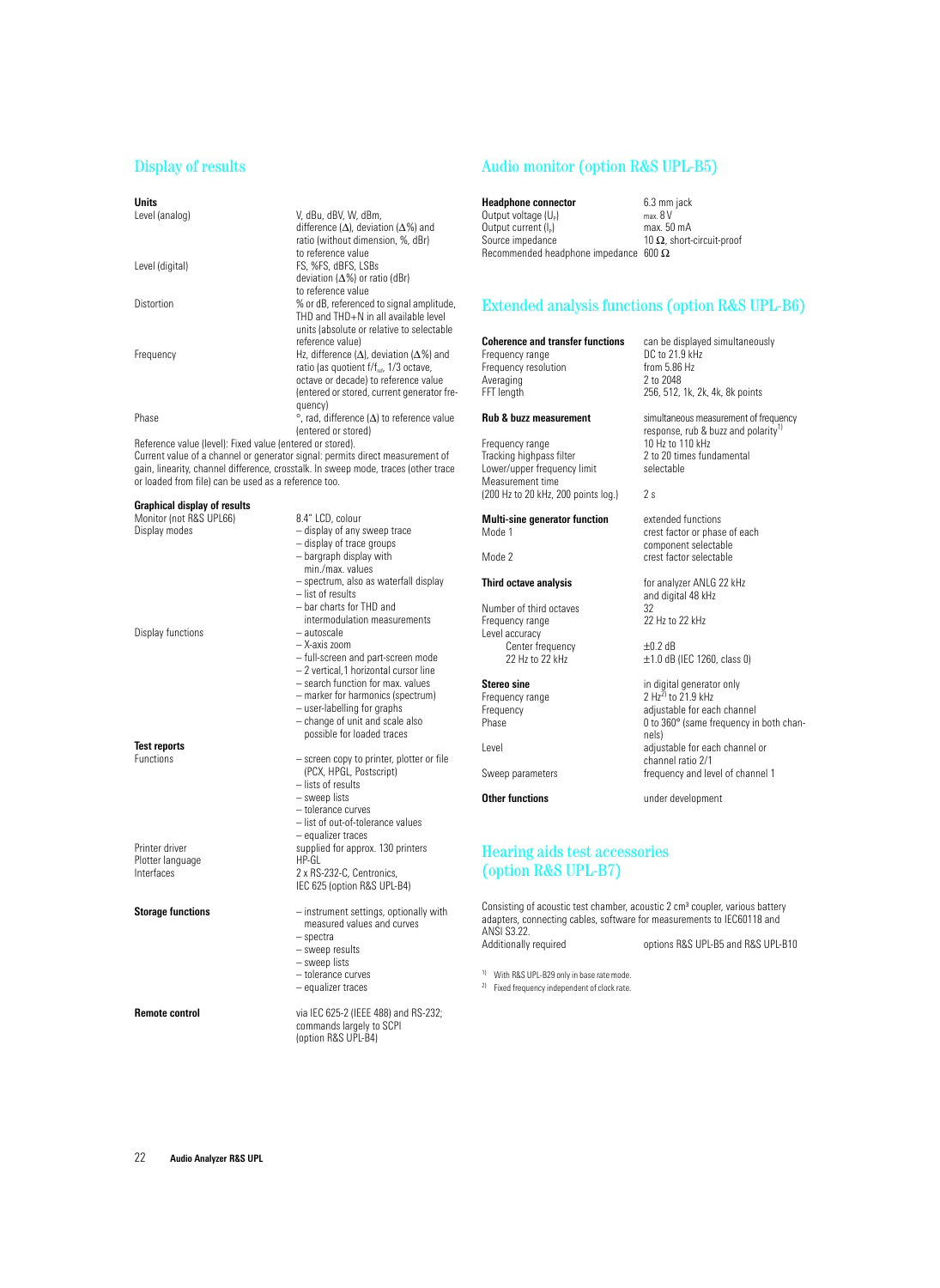### LAN Interface for R&S UPL06/66 (option R&S UPL-B11)

Connector (rear panel) RJ45<br>Supported standards 10Ba

LAN client <br>
Supported protocols<br>
IPX. TCP/IP Supported protocols

### Modification R&S UPL-U3

Change of source impedance of analog generator to 150  $\Omega$ (instead of 200  $\Omega$  set as standard) at the factory

### General data

Operating temperature range  $0^{\circ}$ C to +45  $^{\circ}$ C<br>Storage temperature range  $-20^{\circ}$ C to +60  $^{\circ}$ C Storage temperature range<br>Humidity

EMI EMS<br>EN 50081-1<br>EMS EN 50082-1 EMS<br>
Safety standards

EN 50082-1<br>
DIN EN 610

Conformity marks<br>Power supply

Dimensions (W x H x D)  $435$  mm x 192 mm x 475 mm<br>Weight  $12.6$  kg Weight

10Base-T (IEEE standard 10 Mbit/s 802.3) 100Base-Tx (IEEE standard 100 Mbit/s 802.3u)

max. 85% for max. 60 days, below 65% on average/year, no condensation

100/120/220/230 V ±10%, 50 Hz to 60 Hz, 160 VA

CAN/CSA C 22.2 No. 1010-1<br>VDE-GS, UL, cUL

DIN EN 61010-1, IEC 1010-1, UL 3111-1,

### Ordering information

| <b>Order designation</b><br>Audio Analyzer<br>Audio Analyzer<br>(for conformance tests on<br>GSM mobile phones) | <b>R&amp;S UPL</b><br>R&S UPL16                                                                                                                         | 1078.2008.06<br>1078.2008.16 |
|-----------------------------------------------------------------------------------------------------------------|---------------------------------------------------------------------------------------------------------------------------------------------------------|------------------------------|
| Audio Analyzer<br>(without display and keypad)                                                                  | R&S UPL66                                                                                                                                               | 1078.2008.66                 |
| <b>Accessories supplied</b>                                                                                     | power cable, operating manual, backup<br>system disks with MS-DOS operating<br>system, backup program disk with oper-<br>ating and measurement software |                              |
| <b>Options</b>                                                                                                  |                                                                                                                                                         |                              |
| <b>Low Distortion Generator</b>                                                                                 | R&S UPL-B1                                                                                                                                              | 1078.4400.02                 |
| Digital Audio I/O 48 kHz                                                                                        | <b>R&amp;S UPL-B2</b>                                                                                                                                   | 1078.4000.02                 |
| Digital Audio I/O 96 kHz                                                                                        | <b>R&amp;S UPL-B29</b>                                                                                                                                  | 1078.5107.02                 |
| Digital Audio Protocol                                                                                          | <b>R&amp;S UPL-B21</b>                                                                                                                                  | 1078.3856.02                 |
| Jitter and Interface Test                                                                                       | R&S UPL-B22                                                                                                                                             | 1078.3956.02                 |
| <b>Coded Audio Signal Generation</b>                                                                            | R&S UPL-B23                                                                                                                                             | 1078.5188.02                 |
| Remote Control                                                                                                  | R&S UPL-B4                                                                                                                                              | 1078.3804.02                 |
| Audio Monitor                                                                                                   | R&S UPL-B5                                                                                                                                              | 1078.4600.03                 |
| <b>Extended Analysis Functions</b>                                                                              | R&S UPL-B6                                                                                                                                              | 1078.4500.02                 |
| <b>Hearing Aids Test Accessories</b>                                                                            | R&S UPL-B7                                                                                                                                              | 1090.2704.02                 |
| Mobile Phone Test Set                                                                                           | R&S UPL-B8                                                                                                                                              | 1117.3505.02                 |
| 3G Mobile Phone Tests                                                                                           | R&S UPL-B9                                                                                                                                              | 1154.7500.02                 |
| Universal Sequence Controller                                                                                   | R&S UPL-B10                                                                                                                                             | 1078.3904.02                 |
| LAN Interface for R&S UPL06/66                                                                                  | R&S UPL-B11                                                                                                                                             | 1154.7600.02                 |
| Line Measurement to ITU-T 0.33                                                                                  | <b>R&amp;S UPL-B33</b>                                                                                                                                  | 1078.4852.02                 |
| XLR/BNC Adapter Set                                                                                             | R&S UPL-Z1                                                                                                                                              | 1078.3704.02                 |
| 150 $\Omega$ Modification                                                                                       | R&S UPL-U3                                                                                                                                              | 1078.4900.02                 |
| <b>Recommended extras</b>                                                                                       |                                                                                                                                                         |                              |
| 19" Rack Adapter                                                                                                | <b>R&amp;S ZZA-94</b>                                                                                                                                   | 0396.4905.00                 |
| Service manual                                                                                                  |                                                                                                                                                         | 1078.2089.24                 |
| Audio Switcher (Input, female)                                                                                  | <b>R&amp;S UPZ</b>                                                                                                                                      | 1120.8004.02                 |
| Audio Switcher (Output, male)                                                                                   | <b>R&amp;S UPZ</b>                                                                                                                                      | 1120.8004.03                 |